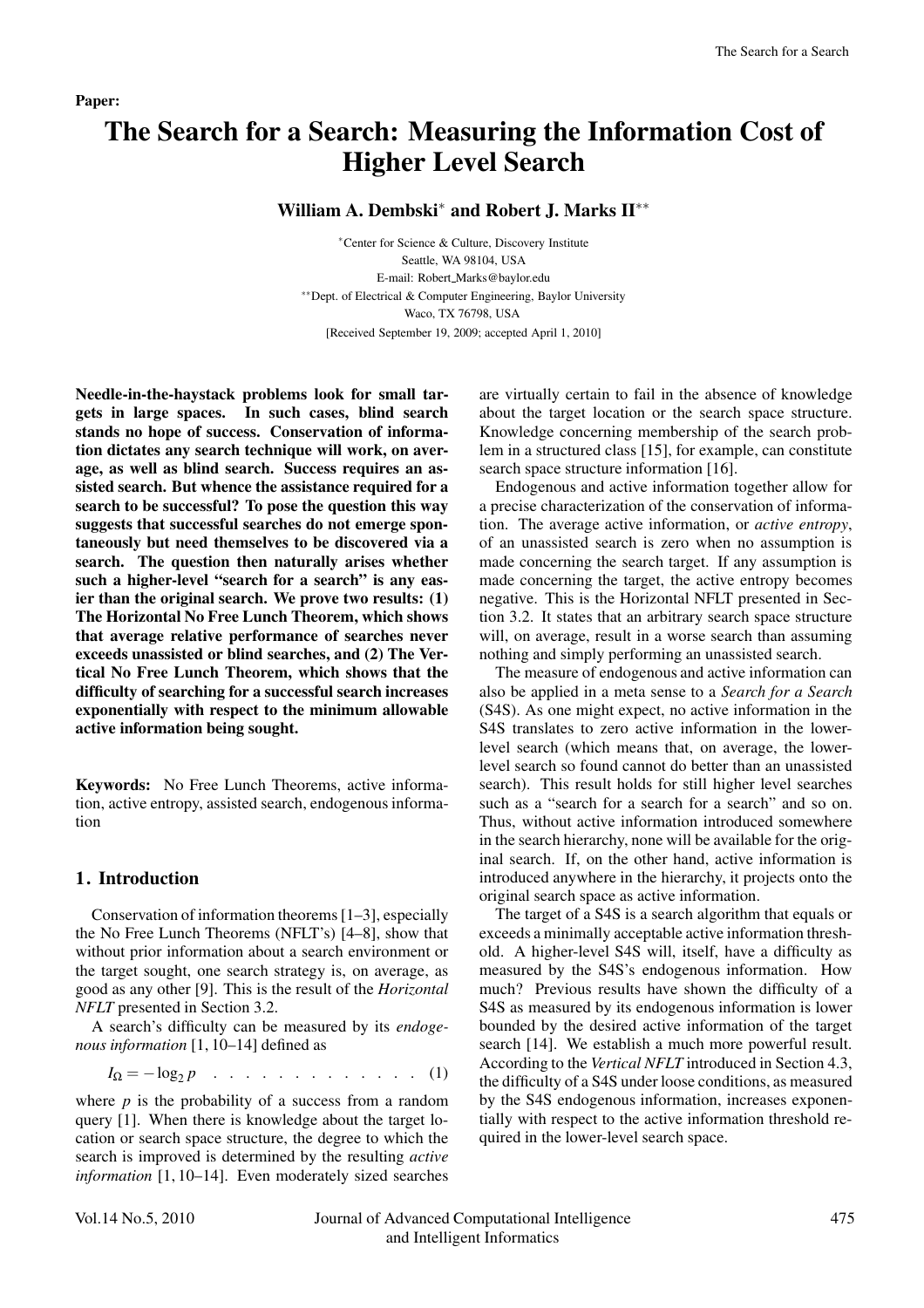## 2. Information in Search

All but the most trivial searches require information about the search environment (e.g., smooth landscapes) or target location (e.g., fitness measures) if they are to be successful. Conservation of information theorems [2–5] show that one search algorithm will, on average, perform as well as any other and thus that no search algorithm will, on average, outperform an unassisted, or blind, search. But clearly, many of the searches that arise in practice do outperform blind unassisted search. How, then, do such searches arise and where do they obtain the information that enables them to be successful?

#### 2.1. Blind and Assisted Queries and Searches

Let  $T_1 \in \Omega_1$  denote a target in a search space,  $\Omega_1$ , so that for uniformity the probability of success, *p*, is ratio of the cardinality of  $T_1$  to that of  $\Omega_1$ . The probability, *p*, is the chance of obtaining an element in the target with a single query assuming a uniform distribution. If nothing is known about the search space or target location, the uniformity of the distribution follows from *Bernoulli's Principle of Insufficient Reason* (PrOIR) [14, 17, 18]. Bernoulli's PrOIR states that in the absence of any prior information, "we must assume that the events ... have equal probability" [17, 18]. Uniformity is equivalent to the assumption that the search space is at maximum informational entropy.

Consider Q queries (samples) from  $\Omega_1$  without replacement. Such searches can be construed as a single query when the search space is appropriately defined. For a fixed *Q*, the augmented search space,  $\Omega_Q$ , consists of all sequences of length  $Q$  chosen from  $\Omega_1$  where no element appears more than once. Note that, appropriately, the original search space,  $\Omega_1$ , is  $\Omega_0$  for  $Q = 1$ . In general

$$
|\Omega_{\mathcal{Q}}| = \frac{|\Omega_1|!}{(|\Omega_1| - \mathcal{Q})!} \qquad \qquad \dots \qquad (2)
$$

The requirement of sampling without replacement requires  $Q \leq |\Omega_1|$ . If nothing is known about the location or the target, then, from Bernoulli's PrOIR, any element of  $\Omega_Q$  is as likely to contain the target as any other element.

$$
p_Q = \frac{|T_Q|}{|\Omega_Q|} \quad \dots \quad \dots \quad \dots \quad \dots \quad \dots \quad (3)
$$

where  $T_Q \in \Omega_Q$  consists of all the elements containing the original target, *T*1.

When, for example,  $T_1$  consists of a single element in  $\Omega$ (i.e.,  $|T_1| = 1$ ) and there is no knowledge about the search space structure or target location, then  $p_1 = 1/|\Omega_1|$  and

$$
p_Q = \frac{Q}{|\Omega_1|} = Qp_1. \qquad \dots \qquad \dots \qquad (4)
$$

From Eqs. (2) and (3), we have

$$
|T_Q| = p_Q |\Omega_Q|
$$
  
=  $\frac{Q}{|\Omega_1|} |\Omega_Q|$   
=  $\frac{Q(|\Omega_1| - 1)!}{(|\Omega_1| - Q)!}$ . (5)

There appears, at first flush, to be knowledge about the search space  $\Omega$ <sup>*Q*</sup> for  $Q > 1$  since a sequence in  $\Omega$ <sup>*Q*</sup> has the same chance of containing a target as an element in  $\Omega$ <sup>*Q*</sup> with a perturbation of the same elements. This, however, is knowledge we cannot exploit with a single query to  $\Omega$ <sub>*Q*</sub>. Also, if the space is exhaustively contracted to eliminate all elements allowing a perturbation rearrangement to another element, the chance of success in a single query remains the same.

Keeping track of *Q* subscripts and exhaustively contracted perturbation search spaces is distracting. As such, let  $\Omega$  denote any search space, like  $\Omega$ <sub>*Q*</sub>, wherein Bernoulli's PrOIR is applicable for a single query. We adopt similar notation for the target subspace, *T*, and the probability, *p*, of finding the target using a single query. A single query to a multi-query space can then be considered a search. If a search is chosen randomly from such a multi-query space, we are still preforming a blind (or unassisted) search.

#### 3. Active Information and No Free Lunch

Define an *assisted query* as any choice from  $\Omega_1$  that provides more information about the search environment or candidate solutions than a blind search. Gauging the effectiveness of assisted search in relation to blind search is our next task. Random sampling with respect to the uniform probability U sets a baseline for the effectiveness of blind search. For a finite search space with  $|Ω|$  elements, the probability of locating the target *T* has uniform probability given by Eq. (3) without the subscripts:

$$
p = \frac{|T|}{|\Omega|}. \quad \dots \quad \dots \quad \dots \quad \dots \quad \dots \quad (6)
$$

Let *q* denote the probability of success of an assisted search. We assume that we can always do at least as well as uniform random sampling. The question is, how much better can we do? Given a small target *T* in  $\Omega$  and probability measures  **and**  $\varphi$  **characterizing blind and assisted** search respectively, assisted search will be more effective than blind search when  $p < q$ , as effective if  $p = q$ , and less effective if  $p > q$ . In other words, an assisted search can be more likely to locate *T* than blind search, equally likely, or less likely. If less likely, the assisted search is counterproductive, actually doing worse than blind search. For instance, we might imagine an Easter egg hunt where one is told "warmer" if one is moving away from an egg and "colder" if one is moving toward it. If one acts on this guidance, one will be less likely to find the egg than if one simply did a blind search. Be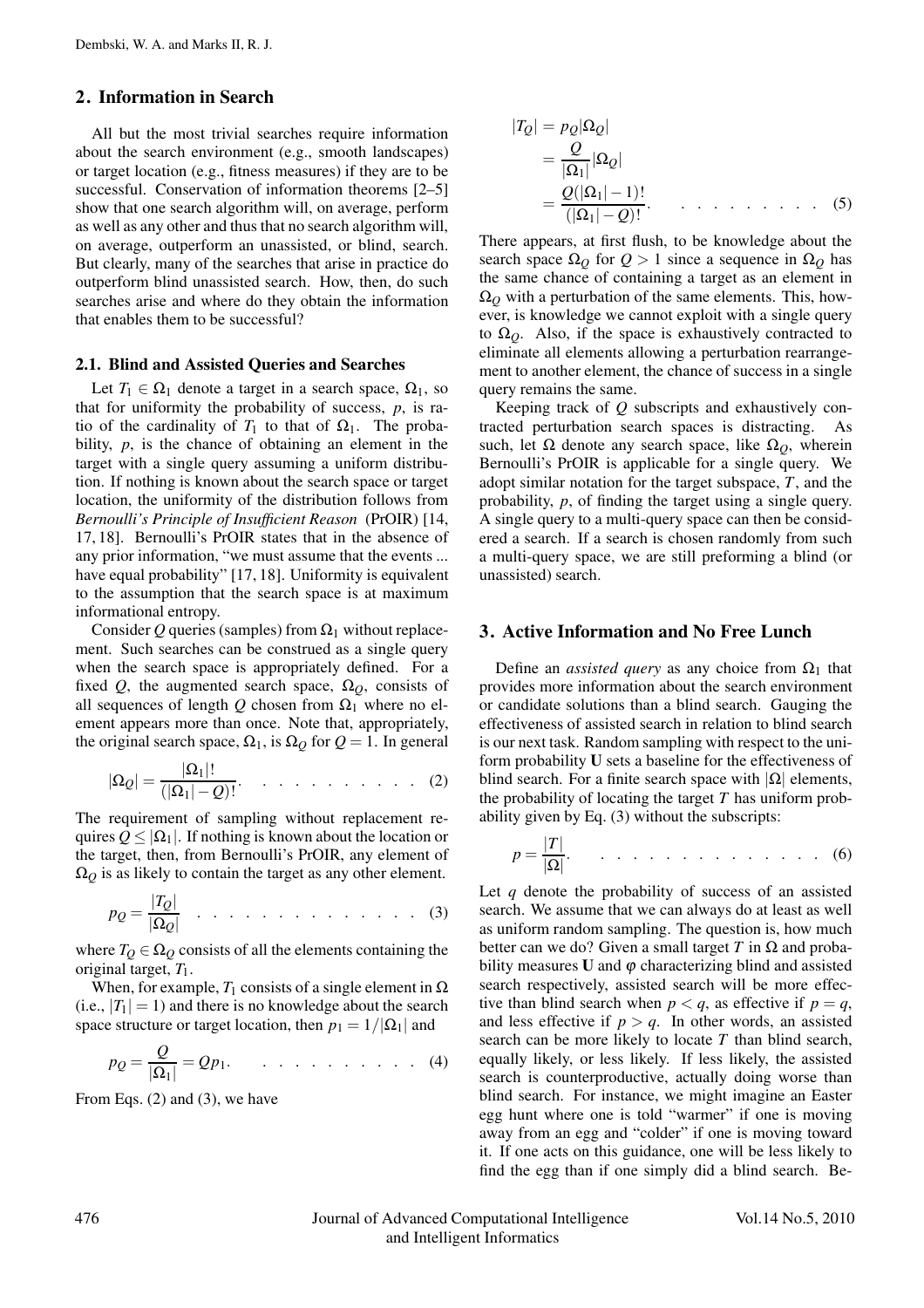cause the assisted search is in this instance misleading, it actually undermines the success of the search.

An instructive way to characterize the effectiveness of assisted search in relation to blind search is with the likelihood ratio  $\frac{q}{p}$ . This ratio achieves a maximum of  $\frac{1}{p}$  when  $q = 1$ , in which case the assisted search is guaranteed to succeed. The assisted search is better at locating *T* than blind search provided the ratio is bigger than 1, equivalent to blind search when it is equal to 1, and worse than blind search when it is less than 1. Finally, this ratio achieves a minimum value of 0 when  $q = 0$ , indicating that the assisted search is guaranteed to fail.

## 3.1. Active Information

Let U denote a uniform distribution on  $Ω$  characteristic of an unassisted search and  $\varphi$  the (nonuniform) measure on Ω for an assisted search. Let  $U(T)$  and  $\varphi(T)$  denote the probability over the target set  $T \in \Omega$ . Define the *active information* of the assisted search as

$$
I_{+}(\varphi|\mathbf{U}) := \log_2 \frac{\varphi(T)}{\mathbf{U}(T)} \quad \dots \quad \dots \quad \dots \quad (7)
$$

$$
= \log_2 \frac{q}{p}
$$

Active information measures the effectiveness of assisted search in relation to blind search using a conventional information measure. It [1] characterizes the amount of information [19] that  $\varphi$  (representing the assisted search) adds with respect to U (representing the blind search) in the search for *T*. Active information therefore quantifies the effectiveness of assisted search against a blind-search baseline. The NFLT dictates that any search without active information will, on average, perform no better than blind search.

The maximum value that active information can attain is  $(I_+)_{\text{max}} = -\log_2 p = I_\Omega$  indicating an assisted search guaranteed to succeed (i.e., *a perfect search*) [1]); and the minimum it can attain is  $(I_+)_{\text{min}} = -\infty$ , indicating an assisted search guaranteed to fail.

Equation (8) can be written as the difference between two positive numbers:

$$
I_{+} = \log_2 \frac{1}{p} - \log_2 \frac{1}{q} \quad \dots \quad \dots \quad \dots \quad . \tag{8}
$$

$$
= I_{\Omega} - I_{S}.
$$

We call the first term the *endogenous information*, *I*<sub>Ω</sub>, given in Eq. (1). Endogenous information represents the fundamental difficulty of the search in the absence of any external information. The endogenous information therefore bounds the active information in Eq. (8).

$$
-\infty \leq I_+ \leq I_\Omega.
$$

The second term in Eq. (9) is the *exogenous information*.

$$
I_S := -\log_2 q \quad \dots \quad \dots \quad \dots \quad \dots \quad . \quad . \quad . \quad (9)
$$

*IS* represents the difficulty that remains once the assisted search is brought to bear. Active information, as the difference between endogenous and exogenous information, thus represents the difficulty inherent in blind search that the assisted search overcomes. Thus, for instance, an assisted search that is no better at locating a target than blind search entails zero active information.

Like other log measurements (e.g., dB), the active information in Eq. (8) is measured with respect to a reference point. Here endogenous information based on blind search serves as the reference point. Active information can also be measured with respect to other reference points. We therefore define the active information more generally as

$$
I_{+}(\varphi|\psi) := \log_2 \frac{\varphi(T)}{\psi(T)} = \log_2 \varphi(T) - \log_2 \psi(T) \quad (10)
$$

for  $\varphi$  and  $\psi$  arbitrary probability measures over the compact metric space  $Ω$  (with metric *D*), and *T* an arbitrary Borel set of Ω such that  $ψ(T) > 0$ .

#### 3.2. Horizontal No Free Lunch

The following No Free Lunch theorem (NFLT) underscores the parity of average search performance.

*Theorem 1*: **Horizontal No Free Lunch**. Let  $\varphi$  and  $\Psi$  be arbitrary probability measures and let  $\widetilde{T} = \{T_i\}_{i=1}^N$ be an exhaustive partition of  $\Omega$  all of whose partition elements have positive probability with respect to  $\psi$ . Define *active entropy* as the average active information that  $\varphi$ contributes to  $\psi$  with respect to the partition *T* as

$$
H_+^{\widetilde{T}}(\varphi|\psi) := \sum_{i=1}^N \psi(T_i) I_+^{T_i}(\varphi|\psi) = \sum_{i=1}^N \psi(T_i) \log_2 \frac{\varphi(T_i)}{\psi(T_i)} \tag{11}
$$

Then  $H_{\widetilde{T}}(\varphi|\psi) \leq 0$  with equality if and only if  $\varphi(T_i) =$  $\psi(T_i)$  for  $1 \leq i \leq N$ .

*Proof*: The expression in Eq. (11) is immediately recognized as the negative of the *Kullback-Leibler distance* [19]. Since the Kullback-Leibler distance is always nonnegative, the expression in Eq. (11) does not exceed zero. Zero is achieved if for each *i*,  $\varphi(T_i) = \psi(T_i)$ .

Because the active entropy is strictly negative, any uninformed assisted search  $(\varphi)$  will on average perform worse than the baseline search. Moreover, the degree to which it performs worse will track the degree to which the assisted search singles out and confers disproportionately high probability on only a few targets in the partition. This suggests that success of an assisted search depends on its attending to a few select targets at the expense of neglecting most of the remaining targets.

*Corollary*: Horizontal No Free Lunch – No Information Known. Given any probability measure on  $Ω$ , the active entropy for any partition with respect to a uniform probability baseline will be nonpositive.

*Remarks*: If no information about a search exists, so that the underlying measure is uniform, then, on average, any other assumed measure will result in negative active information, thereby rendering the search performance worse than random search.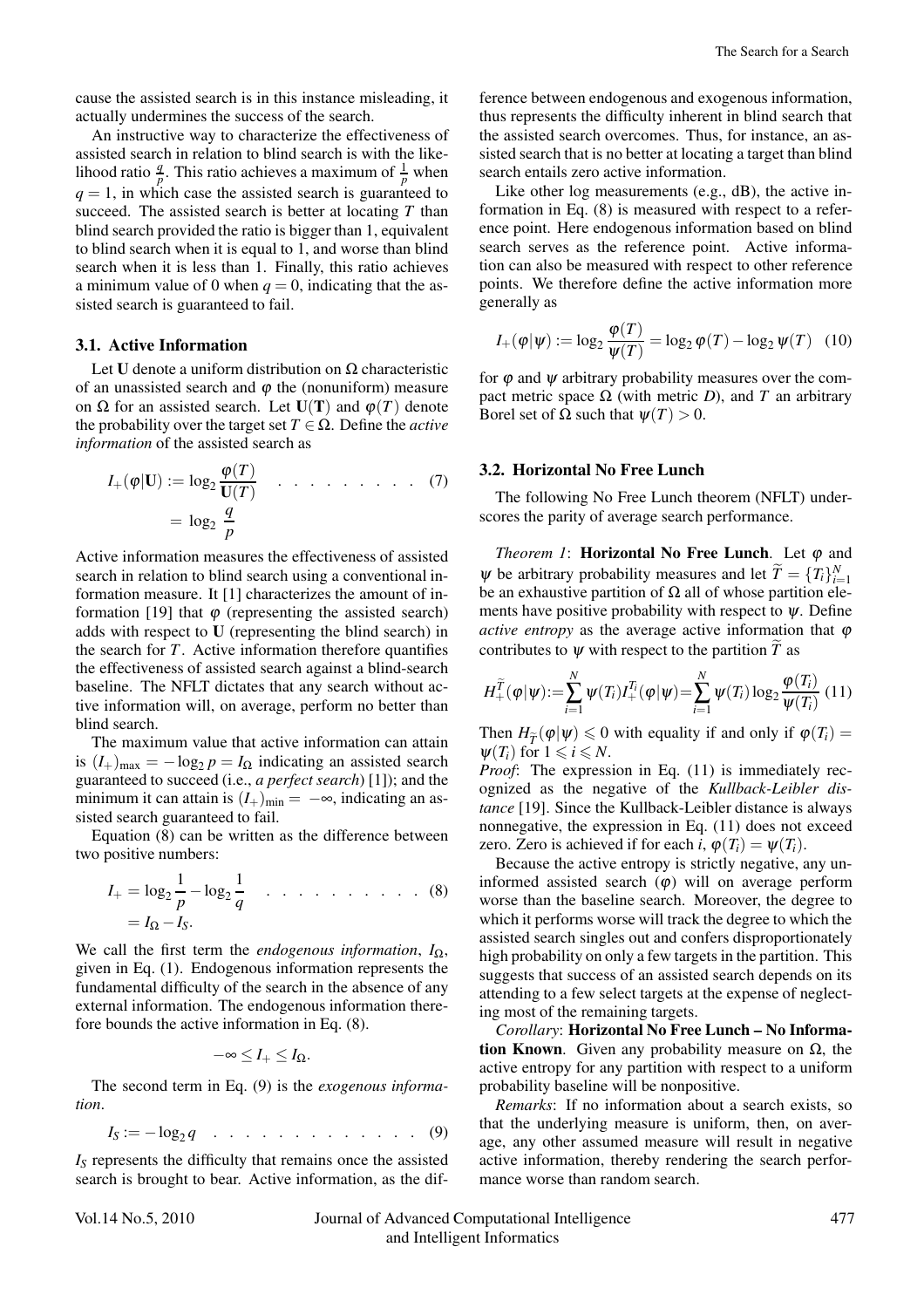*Proof*: Using  $\psi = U$  and Eq. (6), the expression Eq. (11) in Theorem 3.2 becomes

$$
H_+^{\widetilde{T}}(\varphi|\mathbf{U})=\sum_{i=1}^N\mathbf{U}(T_i)I_+^{T_i}(\varphi|\mathbf{U}).\qquad \qquad \ldots \qquad (12)
$$

From Theorem 3.2, the expression in Eq. (12) is nonpositive.

#### 4. The Search for a Good Search

What is the source of active information in a search? Typically, programmers with knowledge about the search (e.g., domain expertise) introduce it. But what if they lack such knowledge? Since active information is indispensable for the success of the search, they will then need to S4S. In this case, a good search is one that generates the active information necessary for success. In this section, we prove a *vertical no free lunch theorem*. It establishes that, under general conditions, the difficulty of the S4S as measured against an endogenous information baseline, increases exponentially with respect to the minimum active information needed for the original search.

#### 4.1. The Probabilistic Hierarchy

Our first task is to extend the definition of active information in Eq. (10) to the probabilistic hierarchy that sits on top of  $\Omega$ . Doing so will allow us to characterize information-theoretically "the search for a good search," "the search for the search for a good search," etc.

Given  $\Omega$ , define  $M(\Omega)$  as the collection of all probability measures defined on the Borel sets of Ω. We show in Appendix A that  $M(\Omega)$  is itself a compact metric space with Borel sets, and thus admits the set of all probability measures on it, which we denote by  $M^2(\Omega) = M(M(\Omega))$ and which is again a compact metric space, and so on.

Accordingly, given that  $\mathbf{M}^{0}(\Omega) := \Omega, \mathbf{M}^{1}(\Omega) = \mathbf{M}(\Omega)$ , in general  $\mathbf{M}^{k}(\Omega) = \mathbf{M}(\mathbf{M}^{k-1}(\Omega))$  is a compact metric space.  $\mathbf{M}^k(\Omega)$  is the *k*<sup>th</sup> order probability space on  $\Omega$ . This is the probabilistic hierarchy. For notational simplicity, we will use the abbreviation  $\mathbf{M}^k(\Omega) = \mathbf{M}^k$ .

To extend the definition of active information in Eq. (10) up the probabilistic hierarchy, we need to show how higher-order probabilities are canonically transformed into lower-order probabilities. Denote an arbitrary probability measure on  $M^k$  by  $\Theta_{k+1}$  (which is in  $M^{k+1}$ ). By vector-valued integration [20–22]

$$
\Theta_k = \int_{\mathbf{M}^k} \mu d\Theta_{k+1}(\mu). \qquad \ldots \qquad \ldots \qquad (13)
$$

Active information in  $\Omega$  can thus be interpreted as being propagated from active information down the probabilistic hierarchy. Because of the compactness of  $\Omega$  and  $M(\Omega)$ , the existence and uniqueness of Eq. (13) is assured. Note that such integrals exist provided that all continuous linear functionals applied to them (which, in this case, amounts to integrating with respect to all bounded continuous real-valued functions on  $M^k$ ) equals integrating over the continuous linear functions applied inside the



Fig. 1. Search space used in Examples 1 and 2.



Fig. 2. Propagation of active information. See Example 1.

integral. Linear functionals thereby reduce vector-valued integration to ordinary integration.

1. Propagation of Active Information from  $M(\Omega)$  to  $Ω$ . Fig. 1 illustrates the simple problem of searching for one of 16 possible squares in a  $4 \times 4$  grid  $(=\Omega)$ . The square in question is the target marked *T*. Here  $p = \frac{1}{16}$  and the endogenous information is  $I_{\Omega} = 4$  bits.

Figure 2 illustrates how active information for searching  $M(\Omega)$  propagates down the probabilistic hierarchy to active information for searching  $\Omega$ . Consider the following two probability distributions in  $M(\Omega)$ :

- *A* is the uniform distribution over the rightmost four squares in the search space.
- *B* is the uniform distribution over the bottom twelve squares in the search space.

Suppose we know that one of these distributions characterizes the search for *T* in  $\Omega$ , but we know nothing else about the search for *T*. In that case, Bernoulli's PrOIR would have the search for *T* characterized by a probability measure  $\Theta_2 \in M^2(\Omega)$ ) that assigns probability  $\frac{1}{2}$  to both *A* and *B*. By Eq. (13),  $\Theta_2$  induces the following probability of success on  $Ω$ :

$$
q = \Pr[T|A]\Pr[A] + \Pr[T|B]\Pr[B]
$$
  
=  $\frac{1}{4} \times \frac{1}{2} + \frac{1}{12} \times \frac{1}{2} = \frac{1}{6}$ .

The corresponding exogenous information is therefore  $I_s = -\log_2 \frac{1}{6} = 2.59$  bits and the active information is  $I_+ = 4.00 - 2.59 = 1.41$  bits. Thus, the higher-order probability measure  $\Theta_2$  propagated approximately  $1\frac{1}{2}$  bits of active information down the probabilistic hierarchy.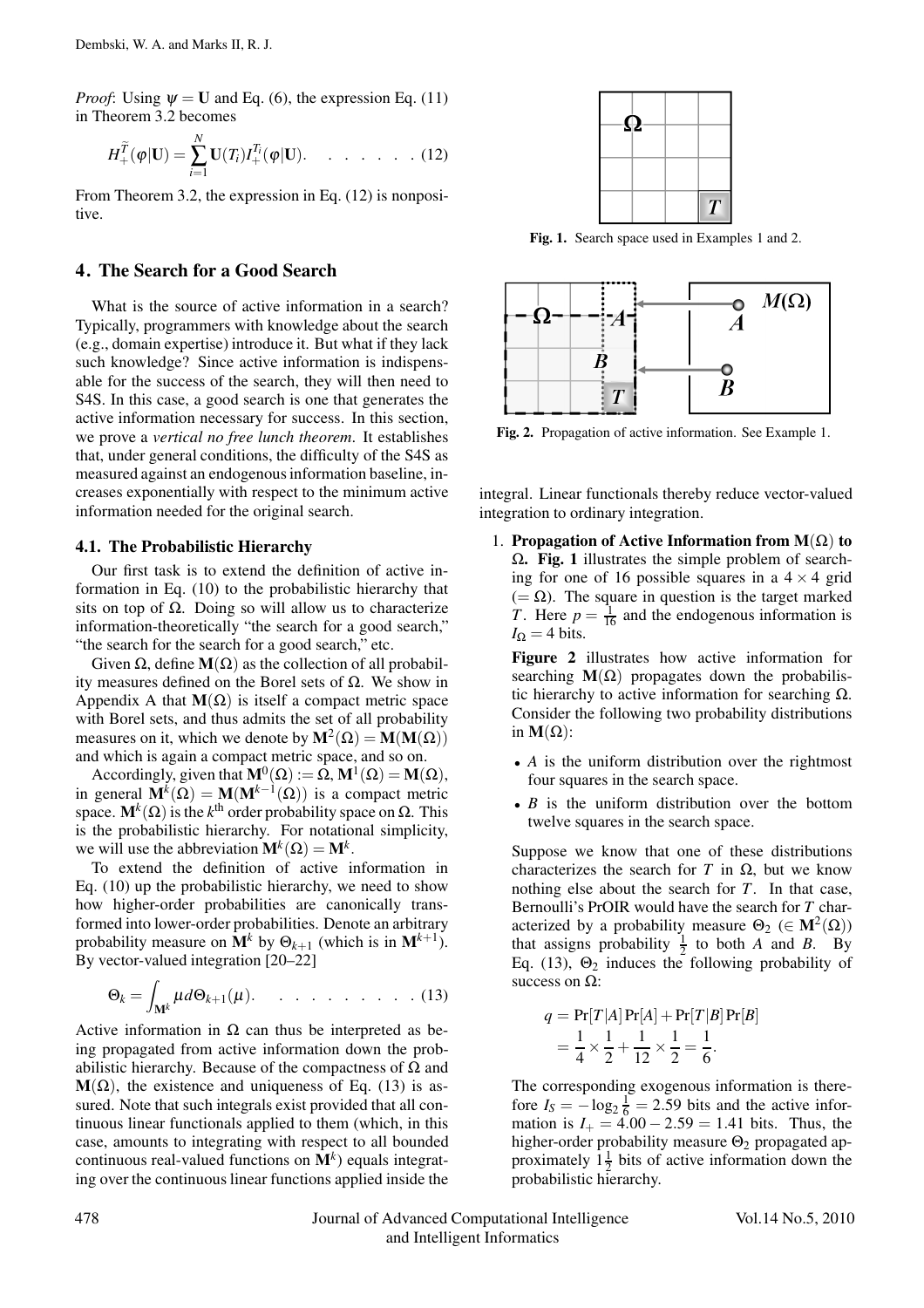

Fig. 3. Propagation of negative active information. See Example 2.

2. Negative Active Information from  $M(\Omega)$ . If incorrect information assists a search, the active information can be negative. Consider, again, Fig. 1 and assume, as in the previous example, that one of the distributions *A* and *B* in  $M(\Omega)$  characterizes the search for *T*, though we have no way of preferring one to the other. This time, as shown in Fig. 3, assume that the target  $T$ , instead of being in the lower right corner, is in the lower left corner. The probability of success is then

$$
q = \Pr[T|A] \Pr[A] + \Pr[T|B] \Pr[B]
$$
  
=  $0 + \frac{1}{12} \times \frac{1}{2} = \frac{1}{24}$ 

which corresponds to exogenous information  $I_S =$ 4.59 and to active information  $I_+ = 4.00 - 4.59 =$ −0.59 bits.

3. Propagation of Active Information from  $M^2$ . Fig. 4 illustrates the propagation of active information from  $M^2(\Omega)$  down the probabilistic hierarchy. One of the distributions in  $M^2(\Omega)$  is the Bernoulli distribution  $\Theta_2$  that assigns  $\frac{7}{8}$  probability to the distribution *A* and  $\frac{1}{8}$  to *B*. Over Ω, the distribution *A* is uniform on the right four squares of  $Ω$  and *B* is uniform on the bottom eight squares. The probability of success is then

$$
q = \Pr[T|A] \Pr[A] + \Pr[T|C] \Pr[C]
$$
  
=  $\frac{1}{4} \times \frac{7}{8} + \frac{1}{8} \times \frac{1}{8} = \frac{15}{64}.$ 

Therefore,  $I_S = -\log \frac{15}{64} = 2.09$  bits corresponding to an active information of  $I_+ = 4.00 - 2.09 = 1.91$ bits.

## 4.2. Conservation of Uniformity

In the absence of active information, uniform probability measures propagate down the probabilistic hierarchy to lower-level uniform probability measures. In other words, higher-order uniform probability measures never induce anything other than uniform probability measures at lower levels in the probabilistic hierarchy.

*Theorem 2*: **Conservation of Uniformity**. Let  $U_1 := U$ be the uniform probability on a compact metric space  $Ω$  with metric *D* [23], and let  **be the uniform prob**ability on the compact metric space M with canonical (Kantorovich-Wasserstein) metric [24]. Then

$$
\mathbf{U}_1 = \int_{\mathbf{M}^1} \mu d\mathbf{U}_2(\mu), \quad \dots \quad \dots \quad \dots \quad . \quad . \quad . \quad . \quad . \tag{14}
$$

and, more generally,

$$
\mathbf{U}_k = \int_{\mathbf{M}^k} \mu d\mathbf{U}_{k+1}(\mu) \quad \dots \quad \dots \quad \dots \quad \dots \quad (15)
$$

where  $U_{k+1}$  is the uniform distribution on  $M^k$ .

The proof is in Appendix B.

*Remarks*: Because of the compactness of  $\Omega$  and  $M^1$  = M, the integral in Eq. (14) exists and is uniquely determined. This theorem shows that averaging the probability measures of M with respect to the uniform probability  $U_2$  $(\in \mathbf{M}^2)$  is just the uniform probability  $\mathbf{U}_1$  ( $\in \mathbf{M}^1$ ). Thus, if we think of each  $\mu$  under the integral in Eq. (14) as a probability measure representing an assisted search, this theorem says that the average performance of all assisted searches is equivalent to uniform random sampling.

## 4.3. The Displacement Principle: The Vertical No Free Lunch Theorem

The *displacement principle* states that the search for a good search is at least as difficult as a given search. We prove that in the search for a good search, the endogenous information for the higher-level search grows exponentially with respect to the active information needed to successfully search for the original target. Since endogenous information gauges the inherent difficulty of a search, this shows that the difficulty of the search for a good search grows exponentially with the difficulty of the original search.

More precisely,<sup>1</sup> the original search seeks a target  $T =$ *T*<sub>1</sub> in  $\Omega = \Omega_1 = M^0$ . In the search for the search, we have a target  $T_2$  of searches that equal or exceed a given performance level among the set of measures  $\Omega_2 = M<sup>1</sup>$ . (We will henceforth interchangeably use the notation  $\Omega_{k+1}$  and  $M^k$ .)

Consider, then, a minimally acceptable active information  $\check{I}_+$ . Over the set of all measures  $\mathbf{M}^1$ , the target set of searches is then

$$
T_2 = \left\{ \varphi \in \Omega_2 \middle| I_+(\varphi | \mathbf{U}) \geq \check{I}_+ \right\}. \qquad \dots \qquad (16)
$$

*Theorem 3*: The Strict Vertical No Free Lunch Theorem. Let  $\check{I}_+ = \log(\hat{q}/p)$  be the minimally acceptable active information $2$  of a search such that

$$
p \ll \hat{q} \ll 1 \quad \ldots \quad \ldots \quad \ldots \quad \ldots \quad \ldots \quad (17)
$$

and

$$
p = \frac{1}{K} \cdot \cdot \cdot \cdot \cdot \cdot \cdot \cdot \cdot \cdot \cdot \cdot \cdot \cdot \cdot \cdot \cdot \cdot (18)
$$

where we have adopted the notation  $K := |\Omega|$ . Given that  $M^1 = \Omega_2$  and that information is measured in nats (as op-

<sup>1.</sup> The subscripts here refer to the level of the search. In Section 2.1, the subscripts refer to multiple queries.

<sup>2.</sup> A breve as is used on  $\check{T}_+$  denotes a lower bound while a cap, as is used on  $\hat{q}$ , denotes an upper bound.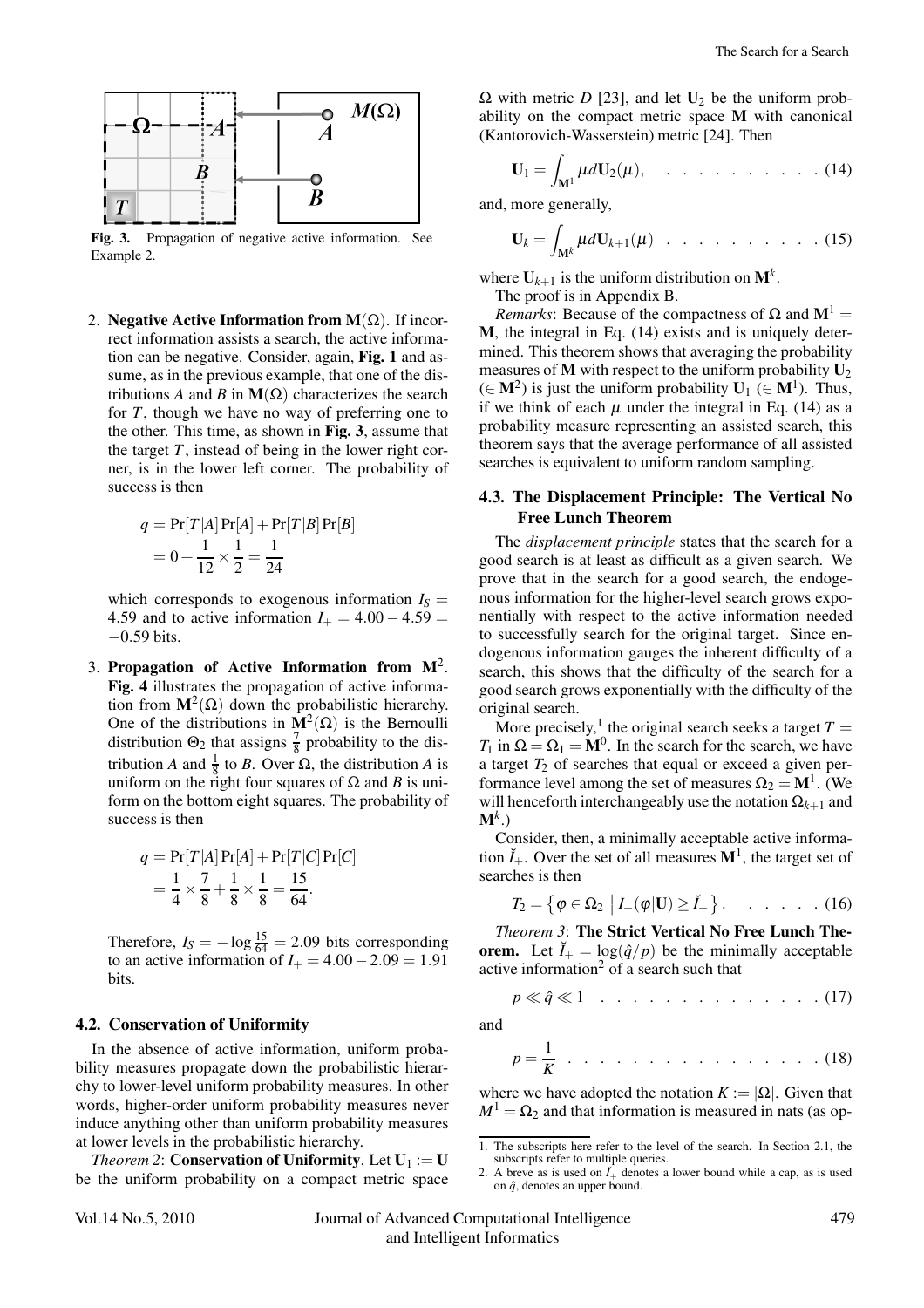

Fig. 4. Propagation of active information through two levels of the probability hierarchy. See Example 3.

posed to bits), $3$  the endogenous information of a search for a search that achieves at least an active information  $\tilde{I}_+$ is exponential with respect to  $\check{I}_+$ :

$$
I_{\Omega_2} \simeq e^{\tilde{I}_{+}}.\t\ldots.\t\ldots.\t\ldots.\t\ldots.\t(19)
$$

The proof is supplied in Appendix C.

*Theorem 4*: The General Vertical No Free Lunch Theorem. Let

$$
p \ll \hat{q} < 1 \quad \ldots \quad \ldots \quad \ldots \quad \ldots \quad . \quad . \quad . \quad . \quad . \quad (20)
$$

and

 $pK \geq 1$ . . . . . . . . . . . . . . . (21)

Then the difficulty of the search for the search as measured by the endogenous information,  $I_{\Omega_2}$ , is bounded by

$$
I_{\Omega_2} \geq \check{I}_{\Omega_2} \ldots \ldots \ldots \ldots \ldots \ldots \ldots \ldots (22)
$$

where

$$
\check{I}_{\Omega_2} = \frac{I_{\Omega} - \log(K)}{2} - I_+ + KD(p||\hat{q}). \quad . \quad . \quad . \quad . \quad . \quad . \tag{23}
$$

Here  $D(p||\hat{q})$  is the Kullback-Leibler distance:

$$
D(p||\hat{q}) = (1-p)\ln\left(\frac{1-p}{1-\hat{q}}\right) + p\ln\left(\frac{p}{\hat{q}}\right) \quad . \quad . \quad (24)
$$

The proof of Theorem 4.3 is given in Appendix D. Although the strict vertical NFLT in Eq. (18) and the general vertical NFLT in Eq. (21) make different assumptions, the following result shows that Theorem 4.3 is a special case of Theorem 4.3.

*Theorem 5*: Strict Case Subsumed in General Case. If Eqs. (17) and (18) are in force, then Eq. (23) becomes  $\check{I}_{\Omega_2} \rightarrow e^{\check{I}_+}$  which is consistent with Eq. (19).

The proof is given in Appendix E.

## 5. Conclusion

The Horizontal NFLT illustrates the law of conservation of information by revealing that unsubstantiated arbitrary assumptions about a search will, on average, result in a search with less than average performance as measured by the search's active information. This results from the average active information, e.g., the active entropy, being always negative.

The Vertical NFLT establishes the troubling property that, under a loose set of conditions, the difficulty of a Search for a Search (S4S) increases exponentially as a function of minimal acceptable active information being sought.

#### Acknowledgements

Seminars organized by Claus Emmeche and Jakob Wolf at the Niels Bohr Institute in Copenhagen (May 13, 2004) and by Baylor University's Department of Electrical and Computer Engineering (January 27, 2005) were the initial impetus for this paper. Thanks are due to them and also to C. J., who provided crucial help with the combinatorics required to prove the Vertical No Free Lunch Theorem. The authors also express their appreciation to Dietmar Eben for comments made on an earlier draft of the manuscript.

#### References:

- [1] W. A. Dembski and R. J. Marks II, "Conservation of Information in Search: Measuring the Cost of Success," IEEE Trans. on Systems, Man and Cybernetics A, Systems and Humans, Vol.39, No.5, pp. 1051-1061, September 2009.
- [2] C. Schaffer, "A conservation law for generalization performance," Proc. Eleventh Int. Conf. on Machine Learning, H. Willian and W. Cohen, San Francisco: Morgan Kaufmann, pp. 295-265, 1994.
- [3] T. M. English, "Some information theoretic results on evolutionary optimization," Proc. of the 1999 Congress on Evolutionary Computation, 1999, CEC 99, Vol.1, pp. 6-9, July 1999.
- [4] D. Wolpert and W. G. Macready, "No free lunch theorems for op-timization," IEEE Trans. Evolutionary Computation, Vol.1, No.1, pp. 67-82, 1997.
- [5] M. Koppen, D. H. Wolpert, and W. G. Macready, "Remarks on a recent paper on the 'no free lunch' theorems," IEEE Trans. on Evolutionary Computation, Vol.5 , Issue 3, pp. 295-296, June 2001.
- [6] Y.-C. Ho and D. L. Pepyne, "Simple explanantion of the No Free Lunch Theorem," Proc. of the 40th IEEE Conf. on Decision and Control, Orlando, Florida, 2001.
- [7] Y.-C. Ho, Q.-C. Zhao, and D. L. Pepyne, "The No Free Lunch Theorems: Complexity and Security," IEEE Trans. on Automatic Control, Vol.48, No.5, pp. 783-793, May 2003.
- [8] W. A. Dembski, "No Free Lunch: Why Specified Complexity Cannot Be Purchased without Intelligence," Lanham, Md.: Rowman and Littlefield, 2002.
- [9] J. C. Culberson, "On the Futility of Blind Search: An Algorithmic View of 'No Free Lunch'," Evolutionary Computation, Vol.6, No.2, pp. 109-127, 1998.
- [10] W. A. Dembski and R. J. Marks II, "Conservation of Information in Search: Measuring the Cost of Success," IEEE Trans. on Systems, Man and Cybernetics A, Systems and Humans, Vol.39, No.5, pp. 1051-1061, September 2009.
- [11] W. Ewert, W. A. Dembski, and R. J. Marks II, "Evolutionary Synthesis of Nand Logic: Dissecting a Digital Organism," Proc. of the 2009 IEEE Int. Conf. on Systems, Man, and Cybernetics. San Antonio, TX, USA, pp. 3047-3053, October 2009.
- [12] W. Ewert, G. Montaez, W. A. Dembski, and R. J. Marks II, "Efficient Per Query Information Extraction from a Hamming Oracle," Proc. of the the 42nd Meeting of the Southeastern Symposium on System Theory, IEEE, University of Texas at Tyler, pp. 290-297, March 7-9, 2010.

<sup>3.</sup> For a probability,  $\pi$ , information in bits is  $b = -\log_2 \pi$  and, in nats, is  $\eta = -\ln \pi$  where ln denotes the natural logarithm [19]. One nat equals  $ln 2 = 0.639$  bits.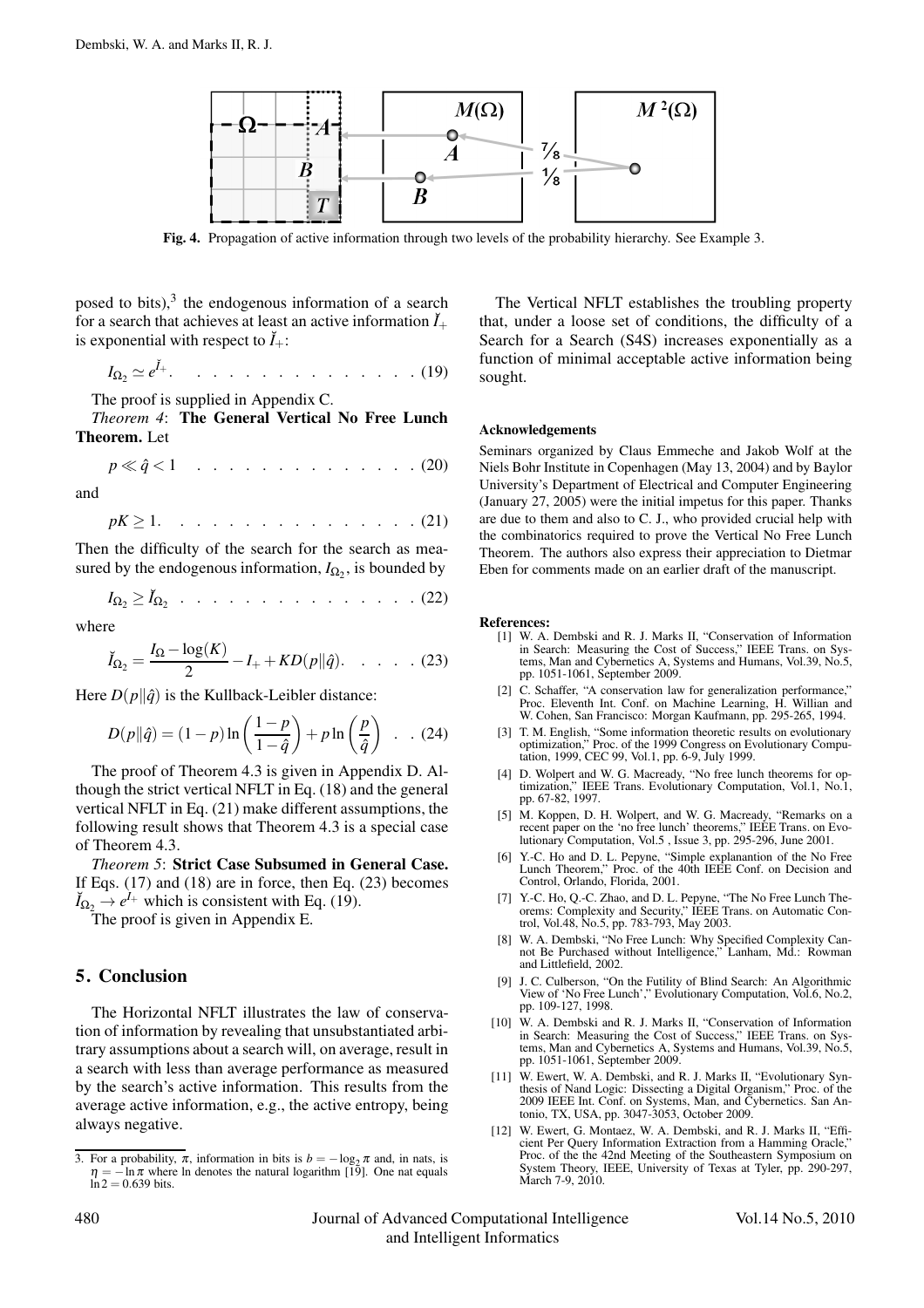- [13] W. A. Dembski and R. J. Marks II, "Life's Conservation Law: Why Darwinian Evolution Cannot Create Biological Information, in Bruce Gordon and William Dembski, editors, The Nature of Nature, Wilmington, Del.: ISI Books, 2010.
- [14] W. A. Dembski and R. J. Marks II, "Bernoulli's Principle of Insufficient Reason and Conservation of Information in Computer Search," Proceedings of the 2009 IEEE Int. Conf. on Systems, Man, and Cybernetics, San Antonio, TX, USA, pp. 2647-2652, October 2009.
- [15] M. Hutter, "A Complete Theory of Everything (will be subjective)," (in review) Arxiv preprint arXiv:0912.5434, 2009, arxiv.org, Dec. 20, 2009.
- [16] B. Weinberg and E. G. Talbi, "NFL theorem is unusable on structured classes of problems," Congress on Evolutionary Computation, CEC2004, Vol.1, 19-23, pp. 220-226, June 2004.
- [17] J. Bernoulli, "Ars Conjectandi (The Art of Conjecturing)," Tractatus De Seriebus Infinitis, 1713.
- [18] A. Papoulis, "Probability, Random Variables, and Stochastic Processes," 3rd ed., New York: McGraw-Hill, 1991.
- [19] T. M. Cover and J. A. Thomas, "Elements of Information Theory," 2nd Edition, Wiley-Interscience, 2006.
- [20] N. Dinculeanu, "Vector Integration and Stochastic Integration in Banach Spaces," New York: Wiley, 2000.
- [21] I. M. Gelfand, "Sur un Lemme de la Theorie des Espaces Lineaires." Comm. Inst. Sci. Math. de Kharko., Vol.13, No.4, pp. 35-40, 1936.
- [22] B. J. Pettis, "On Integration in Vector Spaces," Trans. of the American Mathematical Society, Vol.44, pp. 277-304, 1938.
- [23] W. A. Dembski, "Uniform Probability," J. of Theoretical Probability, Vol.3, No.4, pp. 611-626, 1990.
- [24] F. Giannessi and A. Maugeri, "Variational Analysis and Applications (Nonconvex Optimization and Its Applications)," Springer, 2005.
- [25] D. L. Cohn, "Measure Theory," Boston: Birkhäuser, 1996.
- [26] R. M. Dudley, "Probability and Metrics," Aarhus: Aarhus University Press, 1976.
- [27] P. de la Harpe, "Topics in Geometric Group Theory," University of Chicago Press, 2000.
- [28] P. Billingsley, "Convergence of Probability Measures," 2nd ed., New York: Wiley, 1999.
- [29] W. Feller, "An Introduction to Probability Theory and Its Applications," 3rd ed., Vol.1, New York: Wiley, 1968.
- [30] R. J. Marks II, "Handbook of Fourier Analysis and Its Applications," Oxford University Press, 2009.
- [31] M. Spivak, "Calculus," 2nd ed., Berkeley, Calif.: Publish or Perish, 1980.

## Appendix A. The Probabilistic Hierarchy

Geometric and measure-theoretic structures on  $\Omega$  extend straightforwardly and canonically to corresponding structures on  $M(\Omega)$ , the collection of all probability measures on the Borel sets of  $\Omega$ . And from there they extend to  $M^2(\Omega) = M(M(\Omega))$ , the collection of all probability measures on the Borel sets of  $M(\Omega)$ , and so on up the probabilistic hierarchy, which is defined inductively as  $\mathbf{M}^k(\Omega) = \mathbf{M}(\mathbf{M}^{k-1}(\Omega)).$ 

To see how structures on  $\Omega$  extend up the probabilistic hierarchy, begin with the metric *D* on Ω. Because *D* makes Ω a compact metric space, *D a fortiori* makes Ω a complete separable metric space. Separable topological spaces that can be metrized with a complete metric are known as *Polish* spaces ([25], ch. 8).

 $M(\Omega)$  is itself a separable metric space in the Kantorovich-Wasserstein metric  $D_1$  which induces the weak topology on  $M(\Omega)$ . For Borel probability measures  $\mu$  and  $\nu$  on  $\Omega$ , this metric is defined as

$$
D_1(\mu, v) = \inf \left\{ \int D(x, y) \zeta(dx, dy); \zeta \in \mathbf{P}_2(\mu, v) \right\}
$$

Vol.14 No.5, 2010 Journal of Advanced Computational Intelligence 481 and Intelligent Informatics

$$
= \sup \left\{ \left| \int f(x) \mu(dx) - \int f(x) \nu(dx) \right|; \|f\|_{L} \le 1 \right\}
$$

In the first equation,  $P_2(\mu, v)$  is the collection of all Borel probability measures on  $\Omega \times \Omega$  with marginal distributions  $\mu$  on the first factor and  $\nu$  on the second. In the second equation here, *f* ranges over all continuous realvalued functions on  $\Omega$  for which the Lipschitz seminorm does not exceed one. The Lipschitz seminorm is defined as follows:

$$
||f||_L = \sup \left\{ \frac{|f(x) - f(y)|}{D(x,y)}; x, y \in \Omega, x \neq y \right\}
$$

Both the infimum and the supremum in these equations define metrics. The first is the Wasserstein metric, the second the Kantorovich metric. Though the two expressions appear different, the quantities they represent are known to be identical [26].

The Kantorovich-Wasserstein metric  $D_1$  is the canonical extension to  $M(\Omega)$  of the metric *D* on  $\Omega$ . It extends the metric structure of  $\Omega$  as faithfully as possible to  $\mathbf{M}(\Omega)$ . For instance, if  $\delta_x$  and  $\delta_y$  are point masses in  $M(\Omega)$ , then  $D_1(\delta_x, \delta_y) = D(x, y)$ . It follows that the canonical embedding of  $\Omega$  into  $\mathbf{M}(\Omega)$ , i.e.,  $x \mapsto \delta_x$ , is in fact an isometry.

To see that  $D_1$  canonically extends the metric structure of  $\Omega$  to  $M(\Omega)$ , consider the following reformulation of this metric. Let

$$
\mathbf{M}_{av}(\Omega) = \left\{ \frac{1}{n} \sum_{1 \leq i \leq n} \delta_{x_i} : x_i \in \Omega \right\}
$$

where *n* ranges over all positive integers. It is readily seen that  $M_{av}(\Omega)$  is dense in  $M(\Omega)$  in the weak topology. Note that the *xi*s are not required to be distinct, implying that  $M_{av}(\Omega)$  consists of all convex linear combinations of point masses with rational weights; note also that such combinations, when restricted to a countable dense subset of  $\Omega$ , form a countable dense subset of  $M(\Omega)$  in the weak topology, showing that  $M(\Omega)$  is itself separable in the weak topology.

For any measures  $\mu$  and  $v$  in  $M_{av}(\Omega)$ , it is possible to find a positive integer *n* such that

$$
\mu=\frac{1}{n}\sum_{1\leq i\leq n}\delta_{x_i}
$$

and

$$
v=\frac{1}{n}\sum_{1\leq i\leq n}\delta_{y_i}.
$$

Next, define

$$
D_1^{perm}\left(\frac{1}{n}\sum_{1\leq i\leq n}\delta_{x_i},\frac{1}{n}\sum_{1\leq i\leq n}\delta_{y_i}\right)
$$
  
 := min
$$
\left\{\frac{1}{n}\sum_{1\leq i\leq n}D(x_i,y_{\sigma i}): \sigma\in\mathbf{S}_n\right\}
$$

where  $S_n$  is the symmetric group on the numbers 1 to *n*.  $D_1^{perm}$  looks for the best way to match up point masses for any pair of measures in  $M_{av}(\Omega)$  *vis-a-vis* the metric *D*.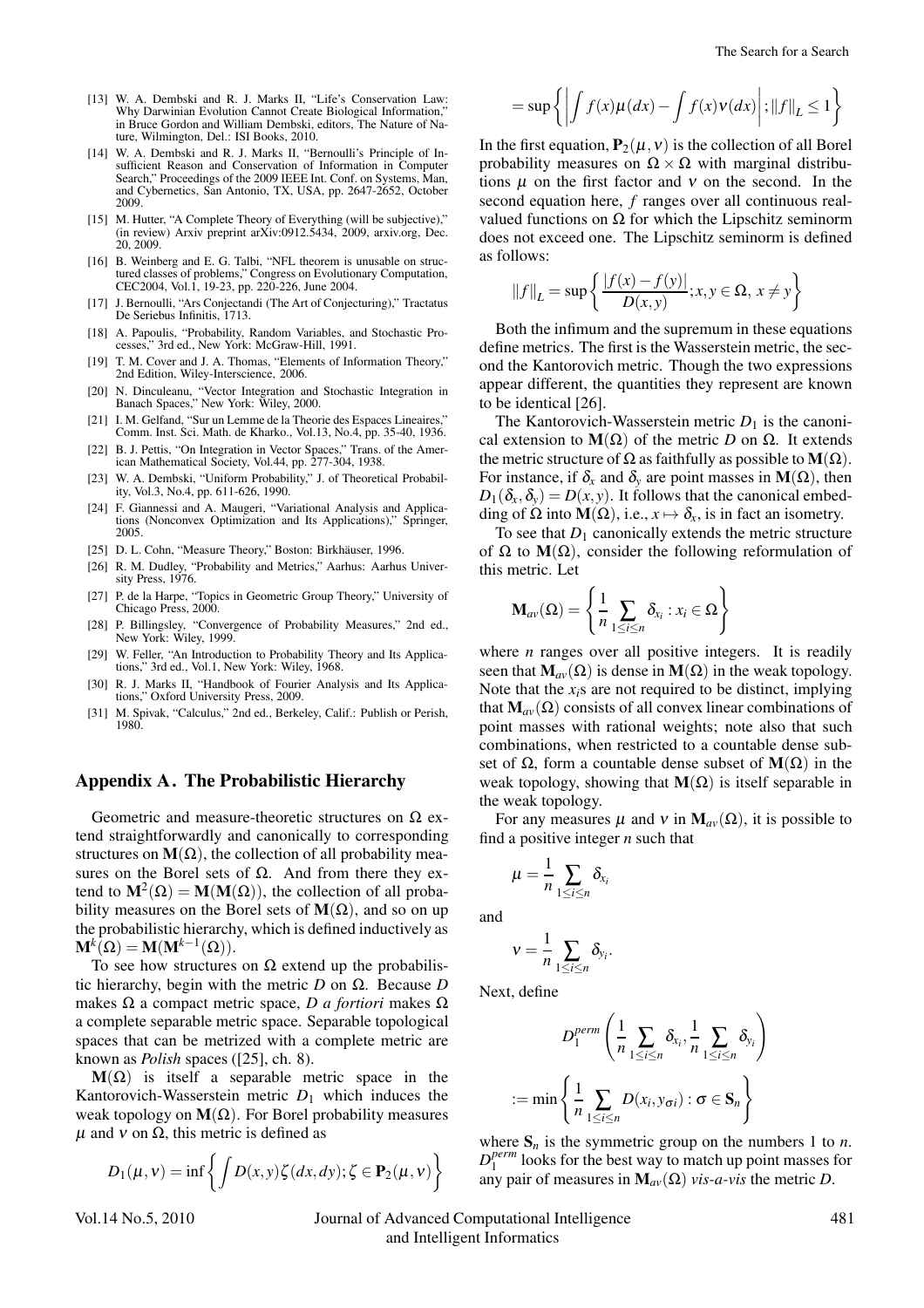It is straightforward to show that  $D_1^{perm}$  is well-defined and constitutes a metric on  $M_{av}(\Omega)$ . The only point in need of proof here is whether for arbitrary measures  $\frac{1}{n}\sum_{1\leq i\leq n}\delta_{x_i}$  and  $\frac{1}{n}\sum_{1\leq i\leq n}\delta_{y_i}$  in  $\mathbf{M}_{av}(\Omega)$ , and for any measures

$$
\frac{1}{mn} \sum_{1 \leq i \leq mn} \delta_{z_i} = \frac{1}{n} \sum_{1 \leq i \leq n} \delta_{x_i}
$$

and

$$
\frac{1}{mn}\sum_{1\leq i\leq mn}\delta_{w_i}=\frac{1}{n}\sum_{1\leq i\leq n}\delta_{y_i},
$$

we have

$$
\min \left\{\frac{1}{n}\sum_{1\leq i\leq n}D(x_i,y_{\sigma i}): \sigma \in \mathbf{S}_n\right\}
$$
  
= 
$$
\min \left\{\frac{1}{mn}\sum_{1\leq i\leq mn}D(z_i,w_{\rho i}): \rho \in \mathbf{S}_{mn}\right\}.
$$

The proof follows from Hall's *marriage lemma* [27]. Given this equality, it follows that  $D_1^{perm} = D_1$  on  $\mathbf{M}_{av}(\Omega)$ and, because  $\mathbf{M}_{av}(\Omega)$  is dense in  $\mathbf{M}(\Omega)$ , that  $D_1^{perm}$  extends uniquely to  $D_1$  on all of  $\mathbf{M}(\Omega)$ .

Thus, given that *D* metrizes  $\Omega$ ,  $D_1$  is the canonical metric that metrizes  $M(\Omega)$ . And, just as *D* induces a compact topology on  $\Omega$ , so does  $D_1$  induce a compact topology on  $M(\Omega)$ . This last result is a direct consequence of *D*<sub>1</sub> inducing the weak topology on  $M(\Omega)$  and of Prohorov's theorem, which ensures that  $M(\Omega)$  is compact in the weak topology provided that  $\Omega$  is compact ([28]: 59).

Given that  $D_1$  makes  $\mathbf{M}(\Omega)$  a compact metric space, the next question is whether this metric induces a uniform probability  $U_2$  on  $M(\Omega)$  (such a  $U_2$  would reside in  $M^2(\Omega)$ ;  $U_1 = U$  is the original uniform probability on Ω). As it is,  **is uniformizable with respect to**  $D_1$ and therefore has such a uniform probability. To see this, note that if

$$
\mathbf{U}^{\varepsilon}=\frac{1}{n}\sum_{1\leq i\leq n}\delta_{x_i}
$$

denotes a finitely supported uniform probability that is based on an  $\varepsilon$ -lattice  $\{x_1, x_2,..., x_n\} \subset \Omega$ , then  $\mathbf{U}^{\varepsilon}$  approximates **U** to within  $\varepsilon$ , i.e.,  $D_1(\mathbf{U}^{\varepsilon}, \mathbf{U}) \leq \varepsilon$ . Given that  $\binom{2n-1}{n}$  is the number of ways of filling *n* slots with *n* identical items ([29], ch. 1), it follows that for

$$
n^* = \binom{2n-1}{n} = \frac{(2n-1)!}{n!(n-1)!},
$$
  
{ $\mu_1, \mu_2, ..., \mu_{n^*}$ }  $\subset$  **M**( $\Omega$ )

is an  $\frac{\varepsilon}{n}$ -lattice as the  $\mu_k$ s run through all finitely supported probability measures  $\frac{1}{n} \sum_{1 \leq i \leq n} \delta_{w_i}$  where the *w<sub>i</sub>*'s are drawn from  $\{x_1, x_2, \ldots, x_n\}$  allowing repetitions.

It follows that as  $U^{\varepsilon}$  converges to U in the weak topology on  $M(\Omega)$ , the sample distribution

$$
\mathbf{U}^\varepsilon_2 = \frac{1}{n^*} \sum_{1 \leq k \leq n^*} \delta_{\mu_k}
$$

converges to the uniform probability  $U_2$  in the weak

topology on  $M^2(\Omega)$ . Moreover, for  $D_2$ , which is the Kantorovich-Wasserstein metric on  $M^2(\Omega)$  ( $M^2(\Omega)$ ) is likewise a compact metric space with respect to  $D_2$ ),  $D_2(\mathbf{U}_1^{\varepsilon}, \mathbf{U}_1) \leq \frac{\varepsilon}{n}$ . The details for proving these claims derive from elementary combinatorics and from unpacking the definition of uniform probability [23].

In summary, given the compact metric space  $Ω$  with metric *D* and uniform probability U induced by *D*, both *D* and U extend canonically up the probabilistic hierarchy:  $D := D_0$  on  $\mathbf{M}^0(\Omega) := \Omega$ ,  $D_1$  on  $\mathbf{M}^1(\Omega)$ ,  $D_2$  on  $\mathbf{M}^2(\Omega)$ , etc. Moreover,  $U_1 \in M^1(\Omega)$ ,  $U_2 \in M^2(\Omega)$ , etc.

# Appendix B. Proof of the Conservation of Uniformity

We prove Theorem 4.2 for  $\Omega$  finite (the infinite case is proved by considering finitely supported uniform probabilities on  $\varepsilon$ -lattices, and then taking the limit as the  $\varepsilon$ mesh of these lattices goes to zero [23]).

*Proof*: Let  $\Omega = \{x_1, x_2, \ldots, x_n\}$ . For large *N*, consider all probabilities of the form

$$
\mu = \sum_{1 \leq i \leq n} \frac{N_i}{N} \delta_{x_i}
$$

such that the *Ni*s are nonnegative integers that sum to *N*. From elementary combinatorics, there are  $N^* = \binom{N+n-1}{n-1}$ / distinct probabilities like this [29]. Therefore, define

$$
\mathbf{U}_2[N]:=\frac{1}{N^*}\sum_{1\leq k\leq N^*}\delta_{\mu_k}
$$

so that the  $\mu_k$ 's run through all such  $\mu$ . From Appendix A it follows that  $U_2[N]$  converges in the weak topology to  $U_2$  as  $N \uparrow \infty$ .

It's enough, therefore, to show that

$$
\int_{\mathbf{M}(\Omega)}\mu d\mathbf{U}_2[N] = \frac{1}{N^*} \sum_{1 \leq k \leq N^*} \mu_k
$$

is the uniform probability on  $\Omega$ . And for this, it is enough to show that for  $x_i$  in  $\Omega$ ,

$$
\frac{1}{N^*}\sum_{1\leq k\leq N^*}\mu_k(\{x_i\})=\frac{1}{n}.
$$

For definiteness, let us consider  $x_1$ . We can think of  $x_1$  as occupied with weights that run through all the multiples of 1/*N* ranging from 0 to *N*. Hence, for fixed integer  $M$  ( $0 \le M \le N$ ), the contribution of the  $\mu_k$ s with weight  $M/N$  at  $x_1$  is

$$
M\cdot \binom{N-M+n-2}{n-2}.
$$

Note that the term  $\binom{N-M+n-2}{n-2}$ ) is the number of ways of occupying *n*−1 slots with *N* − *M* identical items [29].

Accordingly, the total weight that the  $\mu_k$ s assign to  $x_1$ , when normalized by 1/*N*∗, is

#### 482 Journal of Advanced Computational Intelligence Vol.14 No.5, 2010 and Intelligent Informatics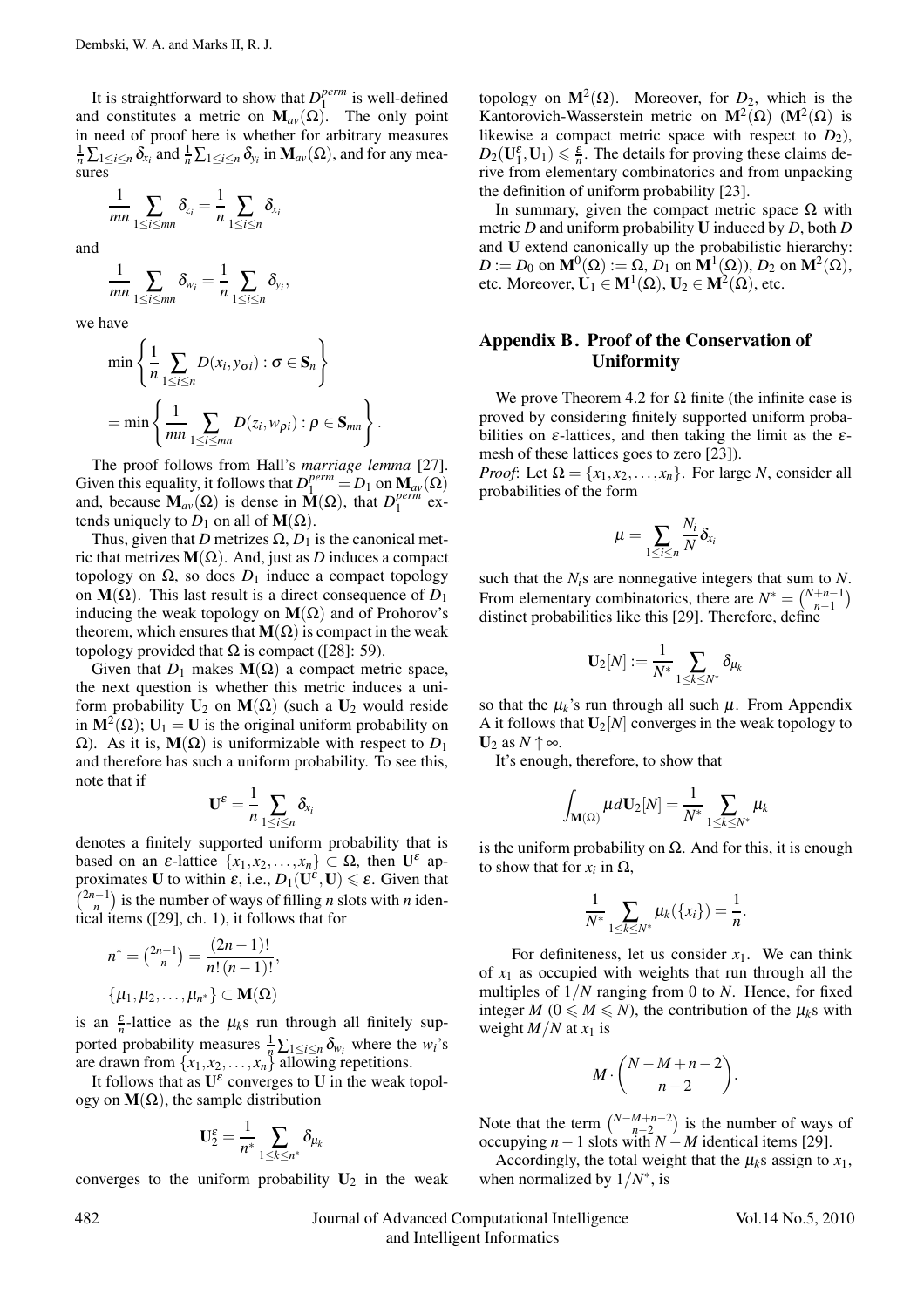$$
\frac{1}{N^*} \sum_{1 \leq k \leq N^*} \mu_k(\{x_1\}) = \frac{1}{N^*} \sum_{0 \leq M \leq N} M \cdot {N-M+n-2 \choose n-2}.
$$

Because this expression is independent of  $x_1$  and is also the probability of  $x_1$ , it follows that the probability of all  $x_i$ s under  $\frac{1}{N^*} \sum_{1 \leq k \leq N^*} \mu_k$  is the same. Hence for each  $x_i$  in  $Ω$ .

$$
\mathbf{U}(\{x_i\}) = \frac{1}{N^*} \sum_{1 \leq k \leq N^*} \mu_k(\{x_i\}) = \frac{1}{n}.
$$

This is what needed to be proved.

## Appendix C. Proof of the Strict Vertical No Free Lunch Theorem

We offer two derivations of Theorem 4.3.

## C.1. Combinatoric Approach.

We start with the finite case. First, we assume

$$
\Omega = \{x_1, x_2, \dots, x_K\},
$$
  
\n
$$
T = \{x_1, x_2, \dots, x_{|T|}\},
$$

where, from Eq. (6), we use  $|T| = pK$ . (For the proof of Theorem 4.3, we use Eq. (18).) For a given *N*, consider all probabilities

$$
\mu = \frac{1}{N} \sum_{1 \leq i \leq N} \delta_{w_i}
$$

where the  $w_i$ 's are drawn from  $\Omega$  allowing repetitions. By elementary combinatorics there are

$$
N^* = \binom{N+K-1}{K-1} = \frac{\Gamma(N+K)}{\Gamma(N+1)\Gamma(K)}
$$

such probabilities.<sup>4</sup>

Accordingly, define

$$
\mathbf{U}_2[N]:=\frac{1}{N^*}\sum_{1\leq i\leq N^*}\delta_{\mu_i}
$$

where the  $\mu_i$ s range over these  $\mu$ s. U<sub>2</sub>[*N*] then converges weakly to  $U_2$ .

Next, consider the probabilities

$$
\mu = \frac{1}{N} \sum_{1 \leq i \leq N} \delta_{w_i}
$$

where the  $w_i$ s are drawn from  $\Omega$ , allowing repetitions, but also for which the number of  $w_i$ s among *T* is at least  $|Nq|$ 

$$
\beta(x,y) = \int_0^1 t^{x-1} (1-t)^{y-1} dt = \frac{\Gamma(x)\Gamma(y)}{\Gamma(x+y)}
$$

takes on the role of the binomial coefficient for noninteger arguments.

Vol.14 No.5, 2010 Journal of Advanced Computational Intelligence 483 and Intelligent Informatics

If we let  $Q_N$  denote the set of all such finitely supported probabilities that assign probability at least  $\hat{q}$  to  $T$ , and if we let

$$
q(N) = N - \lfloor N\hat{q} \rfloor \xrightarrow[N \to \infty]{} (1 - \hat{q})N,
$$

then by elementary combinatorics  $Q_N$  has the following cardinality.

$$
|Q_N| = \sum_{j=0}^{q(N)} {N-j+pK-1 \choose pK-1} {j+(1-p)K-1 \choose (1-p)K-1}.
$$
 (25)

Because we assume Eq. (18), this gives

$$
|Q_N| = \sum_{j=0}^{q(N)} {j+K-2 \choose K-2}.
$$

It follows that

$$
p_2 := \mathbf{U}_2(T_2) = \lim_{N \to \infty} \frac{|Q_N|}{N^*}
$$
  
= 
$$
\lim_{N \to \infty} \frac{\sum_{j=0}^{q(N)} \binom{j+K-2}{K-2}}{\binom{N+K-1}{K-1}}
$$
. (26)

This last limit simplifies. Note first that

$$
\binom{N+K-1}{K-1} = \frac{N^{K-1} + (\text{lower order terms in } N)}{\Gamma(K)}.
$$

Thus

$$
\binom{N+K-1}{K-1} \xrightarrow[N \to \infty]{} \frac{N^{K-1}}{\Gamma(K)} \qquad \qquad \dots \qquad \dots \qquad (27)
$$

Similarly, note that

$$
\binom{j+K-2}{K-2} = \frac{j^{K-2} + (\text{lower order terms in } j)}{\Gamma(K+1)}.
$$

Since

$$
\sum_{j=0}^{M} j^{n} = \frac{M^{n+1}}{n+1} + (\text{ lower order terms in } M), \quad (28)
$$

we can write

$$
\sum_{j=0}^{q[n]} \binom{j+K-2}{K-2} \xrightarrow[N \to \infty]{} \sum_{j=0}^{(1-\hat{q})N} \frac{j^{K-2}}{\Gamma(K+1)}
$$

$$
\xrightarrow[N \to \infty]{} \frac{\left((1-\hat{q})N\right)^{K-1}}{\Gamma(K)}.\tag{29}
$$

Substituting Eqs. (17) and (18) into Eq. (26) gives

*p*<sup>2</sup> −−−→ *<sup>N</sup>*→<sup>∞</sup> (1−*q*ˆ) *<sup>K</sup>*−1. . . . . . . . . . . (30)

The endogenous information for the search for the search

*I*Ω<sup>2</sup> = −ln *p*<sup>2</sup> . . . . . . . . . . . . . (31)

is then

$$
I_{\Omega_2} = -(K-1)\ln(1-\hat{q}). \qquad . \qquad . \qquad . \qquad . \qquad . \qquad . \tag{32}
$$

<sup>4.</sup>  $\Gamma(\cdot)$  is the *gamma function*. For *M* a nonnegative integer,  $\Gamma(M+1)$  = *M*!. We use  $\Gamma(\cdot)$  rather than the factorial because we do not distinguish between integer and real arguments in our treatment. More rigourously, the *beta function* [30],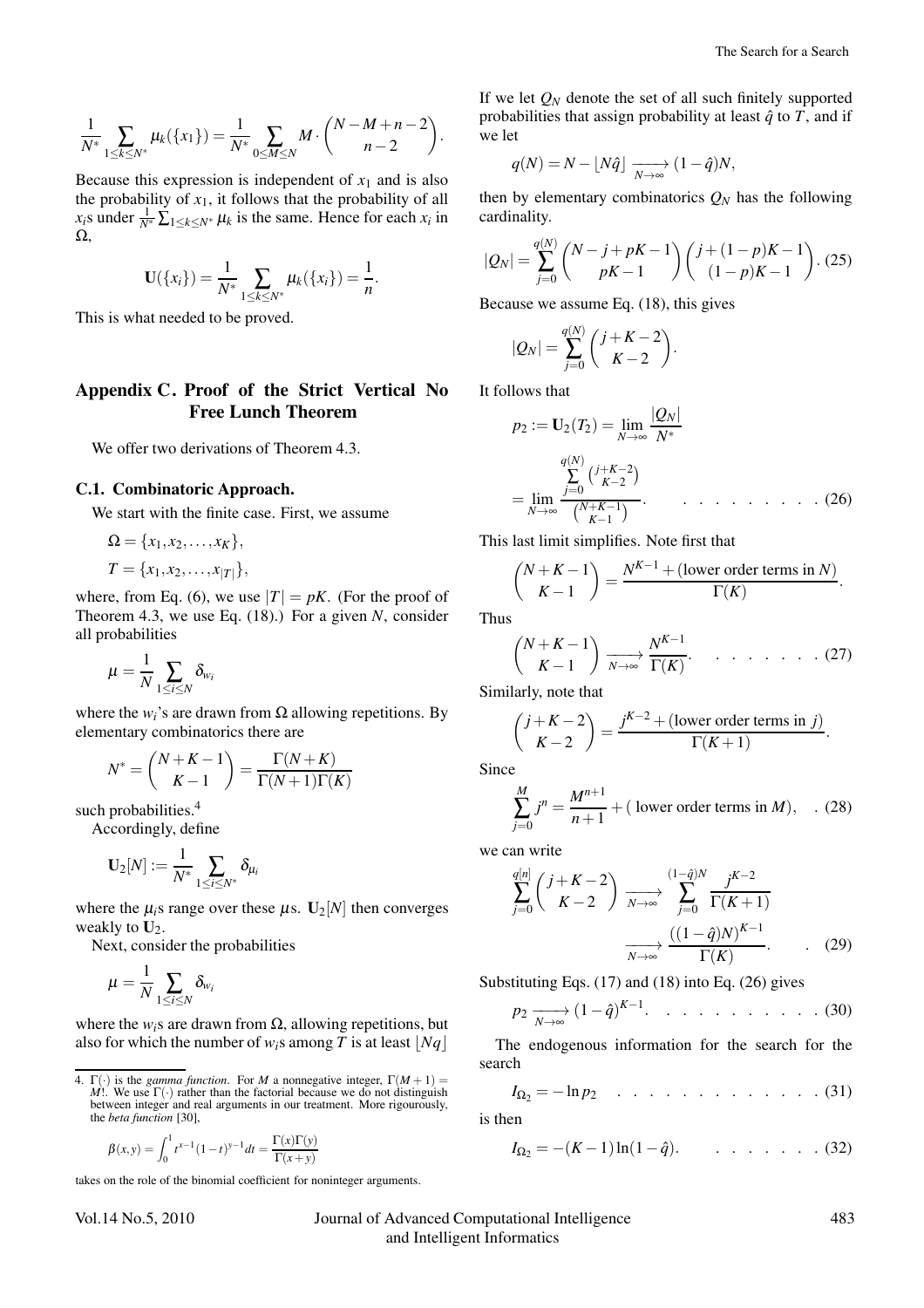

Fig. 5. A three dimensional simplex in  $\{\omega_1, \omega_2, \omega_3\}$ . The numerical values of  $a_1$ ,  $a_2$  and  $a_3$  are one.

Assuming Eq. (17) requires that  $ln(1 - \hat{q}) \longrightarrow -\hat{q}$  and, using Eq. (18)

$$
K-1 \xrightarrow[p \to 0]{} \frac{1}{p}.
$$

Therefore Eq. (32) becomes

$$
I_{\Omega_2} \simeq \frac{\hat{q}}{p} = e^{I_+}.
$$

#### C.2. Geometric Approach

Define the set of all possible probability density functions on  $\Omega$  as

$$
pdf(\Omega) = \left\{ f(n) \middle| 1 \le n \le K, \sum_{n=1}^{K} f(n) = 1 \right\}.
$$

The set  $pdf(\Omega)$  lies on a simplex. To illustrate, the simplex equilateral triangle  $(a_1, a_2, a_3)$  is shown in Fig. 5 for  $K = 3$  in the coordinate system  $\{\omega_1, \omega_2, \omega_3\}$ . We choose a point on the simplex at random assuming a uniform distribution. Then

$$
\Pr[\hat{q} \ge q] = \Pr[f(0) \ge q].
$$

This is equivalent in Fig. 5 to choosing a point on the triangle  $(a_1, b_1, b_2)$ . The ratio the area of this smaller triangle to the area of the simplex triangle is the probability a successful pdf will be chosen. The two triangles are congruent. In higher dimensions, the success area will be congruent with the simplex. The ratio scales with the dimension, so

$$
p_2 = \Pr[q \ge \hat{q}] = (1 - \hat{q})^{K-1}.\quad \dots \quad \dots \quad . \tag{33}
$$

This is equivalent to Eq. (30), from which the rest of the derivation follows.

## Appendix D. Proof of the General Vertical No Free Lunch Theorem

Proof of Theorem 4.3.

The preamble to this proof is identical to the development in Appendix C.1 up to Eq. (25), from which point we continue. For  $pK \geq 1$ , it follows that

$$
p_2 := \mathbf{U}_2(T_2) = \lim_{N \to \infty} \frac{|Q_N|}{N^*}
$$
  
= 
$$
\lim_{N \to \infty} \frac{\sum_{j=0}^{q(N)} {N-j+pK-1 \choose pk-1} {j+(1-p)K-1 \choose (1-p)K-1}}{N+K-1 \choose k-1}.
$$
 (34)

Similarly, note that

$$
\begin{aligned} & \binom{N-j+pK-1}{pK-1} \\ &= \frac{(N-j)^{pK-1} + \text{(lower order terms in } N-j)}{\Gamma(pK)} \end{aligned}
$$

and that

$$
\begin{aligned} & \binom{j + (1-p)K - 1}{(1-p)K - 1} \\ & = \frac{j^{((1-p)K) - 1} + (\text{lower order terms in } j)}{\Gamma((1-p)K)} \end{aligned}
$$

so that

$$
\binom{N-j+pK-1}{pK-1} \xrightarrow[N \to \infty]{} \frac{(N-j)^{pK-1}}{\Gamma(pK)}
$$

and

$$
\binom{j+(1-p)K-1}{(1-p)K-1} \xrightarrow[N \to \infty]{} \frac{j^{(1-p)K-1}}{\Gamma((1-p)K)}.
$$

Using this and the denominator simplification in Eq. (27), we find that Eq. (34) becomes

$$
p_2 \xrightarrow[N \to \infty]{} \binom{K}{pK} \prod_{j=0}^{(1-\hat{q})N} \frac{1}{N} \left(1 - \frac{j}{N}\right)^{pK-1} \left(\frac{j}{N}\right)^{\Gamma((1-p)K)}
$$

This last limit becomes the cumulative beta distribution [30]:

$$
p_2 = {K \choose pK} \int_0^{1-\hat{q}} t^{(1-p)K-1} (1-t)^{pK-1} dt.
$$
 (35)

We now apply Stirling's exact formula to calculate the factor in front of the integral in Eq. (35). According to Stirling's exact formula, for every positive integer *n*,

$$
\sqrt{2\pi}n^{n+1/2}e^{-n} < n! < \sqrt{2\pi}n^{n+1/2}e^{-n+1/(12n)},
$$

which implies that there is a function  $\varepsilon(n)$  satisfying  $0 <$  $\varepsilon(n)$  < 1 such that [31]

$$
n! = \sqrt{2\pi n^{n+1/2}}e^{-n+\varepsilon(n)/(12n)}.
$$

Since  $\Gamma(n+1) = n!$ , it now follows for all *K* that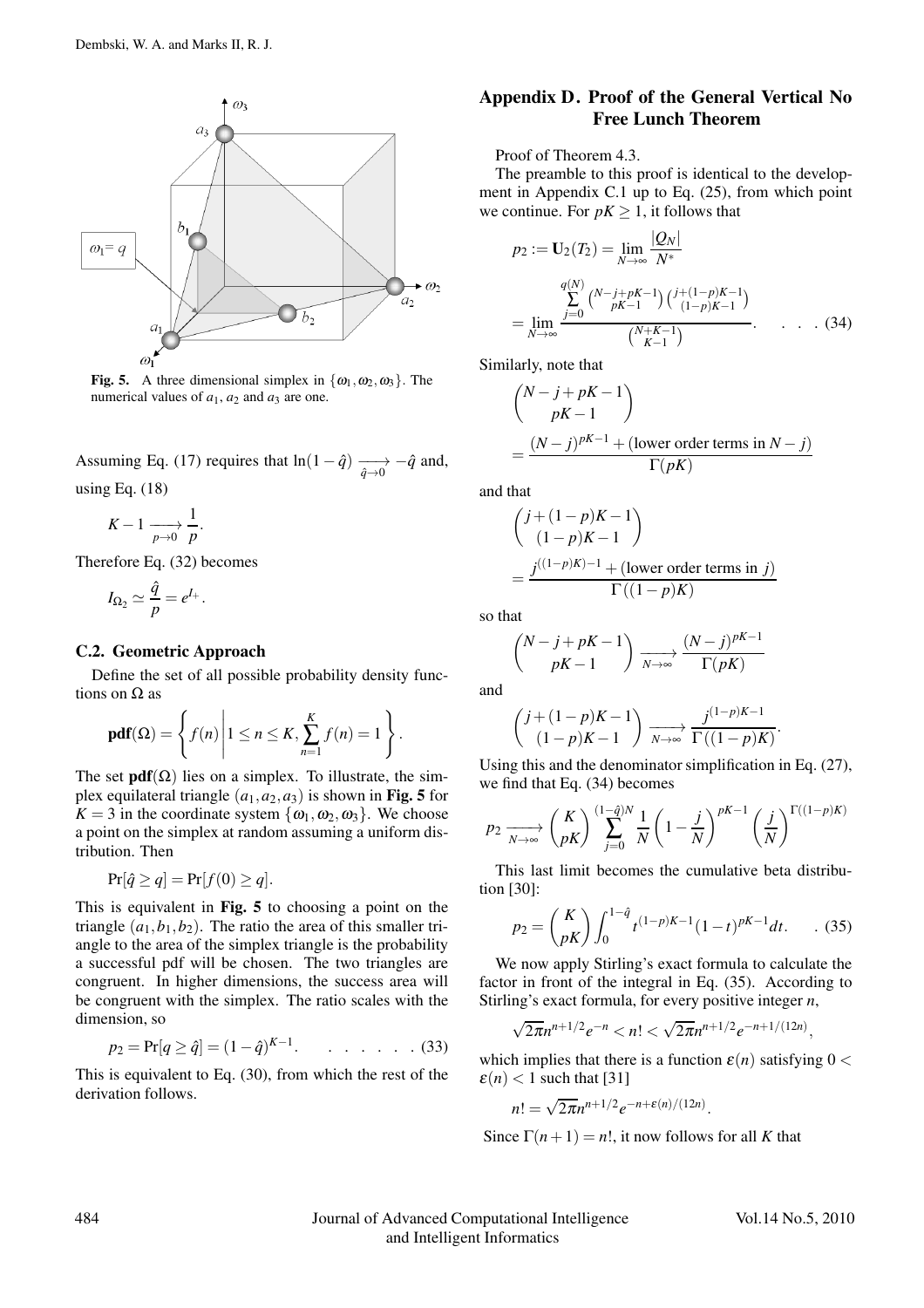$$
\binom{K}{pK} = \frac{\Gamma(K)}{\Gamma(pK)\Gamma((1-p)K)}
$$
\n
$$
= \frac{\Gamma(K+1)}{\Gamma((1-p)K)\Gamma(pK+1)} \cdot \frac{(1-p)pK^2}{K}
$$
\n
$$
= p(1-p)K
$$
\n
$$
\times \frac{\sqrt{2\pi} K^{K+1/2} e^{-K+\varepsilon(K)/(12K)}}{\sqrt{2\pi}(pK)^{pK+1/2} e^{-pK+\varepsilon(pK)/(12pK)}}
$$
\n
$$
\times \frac{e^{(1-p)K-\varepsilon((1-p)K)/(12(1-p)K)}}{\sqrt{2\pi}((1-p)K)^{(1-p)K+1/2}}
$$
\n
$$
= \sqrt{\frac{p(1-p)K}{2\pi}} \cdot \left((1-p)^{(1-p)}p^p\right)^{-K}
$$
\n
$$
\times \exp\left(\frac{\varepsilon(K)}{12K} - \frac{\varepsilon(pK)}{12pK} - \frac{\varepsilon((1-p)K)}{12(1-p)K}\right)
$$
\n
$$
\leq \sqrt{\frac{p(1-p)K}{2\pi}} \cdot e^{\frac{1}{12}} \cdot \left((1-p)^{(1-p)}p^p\right)^{-K}
$$
\n
$$
< \sqrt{p(1-p)K} \cdot \left((1-p)^{(1-p)}p^p\right)^{-K}.
$$

Moreover, the integral in Eq. (35) can be bounded for large *K*.

$$
\int_0^{1-\hat{q}} t^{(1-p)K-1} (1-t)^{pK-1} dt
$$
  
\n
$$
\leq (1-\hat{q})(1-\hat{q})^{(1-p)K-1} \hat{q}^{pK-1}
$$
  
\n
$$
= (1-\hat{q})^{(1-p)K} \hat{q}^{pK-1}
$$

How large does *K* have to be for this last inequality to hold? Consider the function  $t^m(1-t)^n$ . For  $t=0$  as well as for  $t = 1$ , this function is 0. Elsewhere on the unit interval it is strictly positive. From 0 onwards, the function is therefore monotonically increasing to a certain point. Up to what point? To the point where the derivative of  $t^m(1-t)^n$ , namely  $mt^{m-1}(1-t)^n - nt^m(1-t)^{n-1} =$  $t^{m-1}(1-t)^{n-1}[m(1-t) - nt]$ , equals 0. And this occurs when the expression in brackets equals 0, which is when  $t = m/(m+n)$ . Thus, letting  $m = (1-p)K - 1$  and  $n = pK - 1$ , the integrand in the preceding integral increases from 0 to

$$
\frac{(1-p)K-1}{(K-2)} = \frac{K}{K-2}(1-p) - \frac{1}{K-2}.
$$

Since  $p < \hat{q}$  and therefore  $1 - p > 1 - \hat{q}$ , elementary manipulations show that this cutoff is at least  $1-\hat{q}$  whenever  $K \geq \frac{2\hat{q}-1}{\hat{q}-p}$ , which is automatic if  $\hat{q} < \frac{1}{2}$  since then the right side is negative. Thus, if

$$
K \ge \frac{2\hat{q}-1}{\hat{q}-p}, \qquad \qquad \ldots \qquad \qquad \ldots \qquad \ldots \qquad (36)
$$

when integrated over the interval  $[0,1-\hat{q}]$ , the integrand reaches its maximum at  $1 - \hat{q}$ . That maximum times the length of the interval of integration therefore provides an upper bound for the integral, which justifies the preceding inequality.

It now follows that for large *K* obeying Eq. (36), we have

$$
p_2 = {K \choose pK} \int_0^{1-q} t^{(1-p)K-1} (1-t)^{pK-1} dt \quad . \quad (37)
$$
  

$$
< \sqrt{p(1-p)K} \left( (1-p)^{(1-p)} p^p \right)^{-K}
$$
  

$$
\times (1-\hat{q})^{(1-p)K} \hat{q}^{pK-1}
$$
  

$$
= \sqrt{\frac{p(1-p)K}{\hat{q}^2} \left( (1-p)^{(1-p)} p^p \right)^{-K}}
$$
  

$$
\times ((1-\hat{q})^{(1-p)} \hat{q}^p)^K
$$
  

$$
= \sqrt{\frac{p(1-p)K}{\hat{q}^2} \left[ \left( \frac{1-\hat{q}}{1-p} \right)^{1-p} \left( \frac{\hat{q}}{p} \right)^p \right]^K}
$$
  

$$
< \frac{\sqrt{pK}}{\hat{q}} \cdot \left[ \left( \frac{1-\hat{q}}{1-p} \right)^{1-p} \left( \frac{\hat{q}}{p} \right)^p \right]^K
$$

Applying the endogenous information in Eq. (31) to the inequality in Eq. (38) gives Eq. (23) and the proof is complete.

## Appendix E. Proof that the Strict Vertical NFL is a Special Case of the General

Proof of Theorem 4.3.

When Eq. (17) is true, we will first show that

$$
\frac{D(p||q)}{p} \xrightarrow[p \ll q \ll 1]{p \ll q \ll 1} e^{l+}.\qquad \qquad \ldots \qquad \ldots \qquad (38)
$$

Since  $ln(1-t) \longrightarrow_{t\to 0} -t$ , Eq. (24) becomes

$$
D(p||q) \xrightarrow[p \ll q \ll 1]{} (1-p)(q-p) - pI_+.
$$

Since  $1 - p \xrightarrow[p \ll 1]{} 1$  and  $q - p \xrightarrow[p \ll q]{} q$ , the  $pI_+$  term is dwarfed and we have

$$
D(p||q) \xrightarrow[p \ll q \ll 1]{} q.
$$

and

$$
\frac{D(p||q)}{p} \xrightarrow[p \ll q \ll 1]{p} \frac{q}{p} = e^{I_+},
$$

which is the result of the strict vertical NFLT in Eq. (19).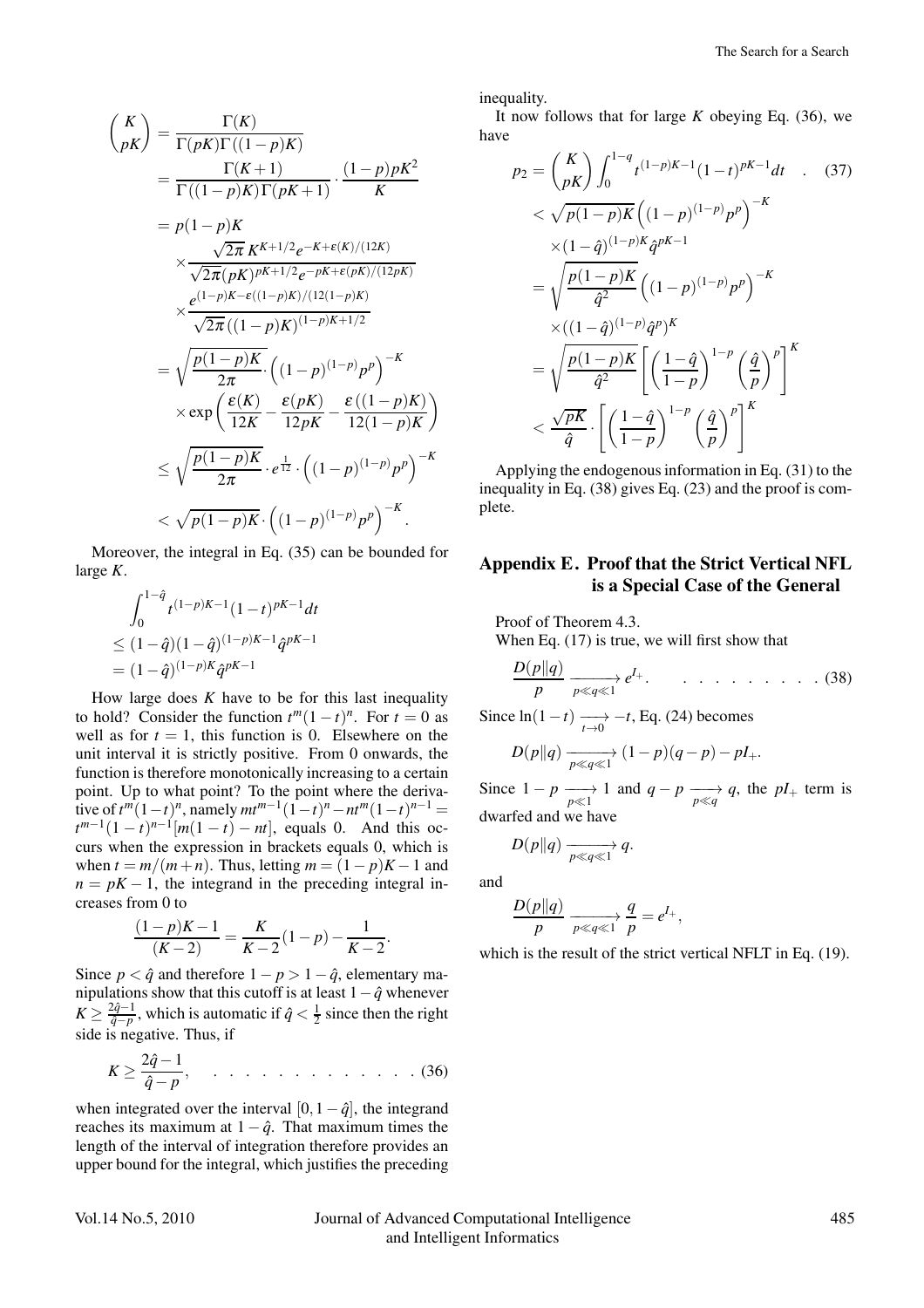

Name: William A. Dembski

Affiliation:

Senior Fellow, Center for Science and Culture, Discovery Institute

Address:

208 Columbia Street, Seattle, WA 98104, USA Brief Biographical History: 1996- Senior Fellow with Discovery Institute

2000- Associate Research Professor in the conceptual foundations of science at Baylor University

2007- Senior Research Scientist with the Evolutionary Informatics Lab Main Works:

• "Randomness by Design," Nous, Vol.25, No.1, March 1991.

• "The Design Inference: Eliminating Chance through Small

Probabilities," Cambridge University Press, 1998.

• "No Free Lunch: Why Specified Complexity Cannot Be Purchased without Intelligence," Rowman & Littlefield, 2002.

• "Conservation of Information in Search: Measuring the Cost of

Success," IEEE Trans. on Systems, Man and Cybernetics A, Systems & Humans, Vol.5, No.5, September 2009 (with R. J. Marks II).

Membership in Academic Societies: • American Mathematical Society (AMS)

• Senior Member, Institute of Electrical and Electronics Engineers (IEEE)



Address:

Name: Robert J. Marks II

Affiliation: Department of Electrical & Computer Engineering, Baylor University

One Bear Place, Waco, TX 76798-7356, USA Brief Biographical History: 1977-2003 Department of Electrical Engineering, University of Washington, Seattle, WA 2003- Distinguished Professor of Electrical & Computer Engineering, Baylor University, Waco, Texas Main Works: • R. J. Marks II, "Handbook of Fourier Analysis and Its Applications,"

Oxford University Press, 2009. • E. C. Green, B. R. Jean, and R. J. Marks II, "Artificial Neural Network Analysis of Microwave Spectrometry on Pulp Stock: Determination of Consistency and Conductivity," IEEE Trans. on Instrumentation and

Measurement, Vol.55, No.6, pp. 2132-2135, December 2006. • J. Park, D. C. Park, R. J. Marks II, and M. A. El-Sharkawi, "Recovery of

Image Blocks Using the Method of Alternating Projections," IEEE Trans. on Image Processing, Vol.14, No.4, pp. 461-471, April 2005.

• S. T. Lam, P. S. Cho, R. J. Marks, and S. Narayanan, "Detection and correction of patient movement in prostate brachytherapy seed reconstruction," Phys. Med. Biol., Vol.50, No.9, pp. 2071-2087, May 7, 2005.

• I. N. Kassabalidis, M. El-Sharkawi, and R. J. Marks II, "Dynamic Security Border Identification Using Enhanced Particle Swarm," IEEE Trans. on Power Systems, Vol.17, Issue 3, pp. 723-729, Aug. 2002.

• R. D. Reed and R. J. Marks II, "Neural Smithing: Supervised Learning in Feedforward Artificial Neural Networks," MIT Press, Cambridge, MA, 1999.

• R. J. Marks II, "Introduction to Shannon Sampling and Interpolation Theory," Springer-Verlag, 1991.

• R. J. Marks II, Editor, "Advanced Topics in Shannon Sampling and Interpolation Theory," Springer-Verlag, 1993.

• R. J. Marks II, Editor, "Fuzzy Logic Technology and Applications," IEEE Technical Activities Board, Piscataway, 1994.

• J. Zurada, R. J. Marks II, and C. J. Robinson, Editors, "Computational Intelligence: Imitating Life," IEEE Press, 1994.

Membership in Academic Societies:

• Fellow, Optical Society of America (OSA)

• Fellow, Institute of Electrical and Electronics Engineers (IEEE)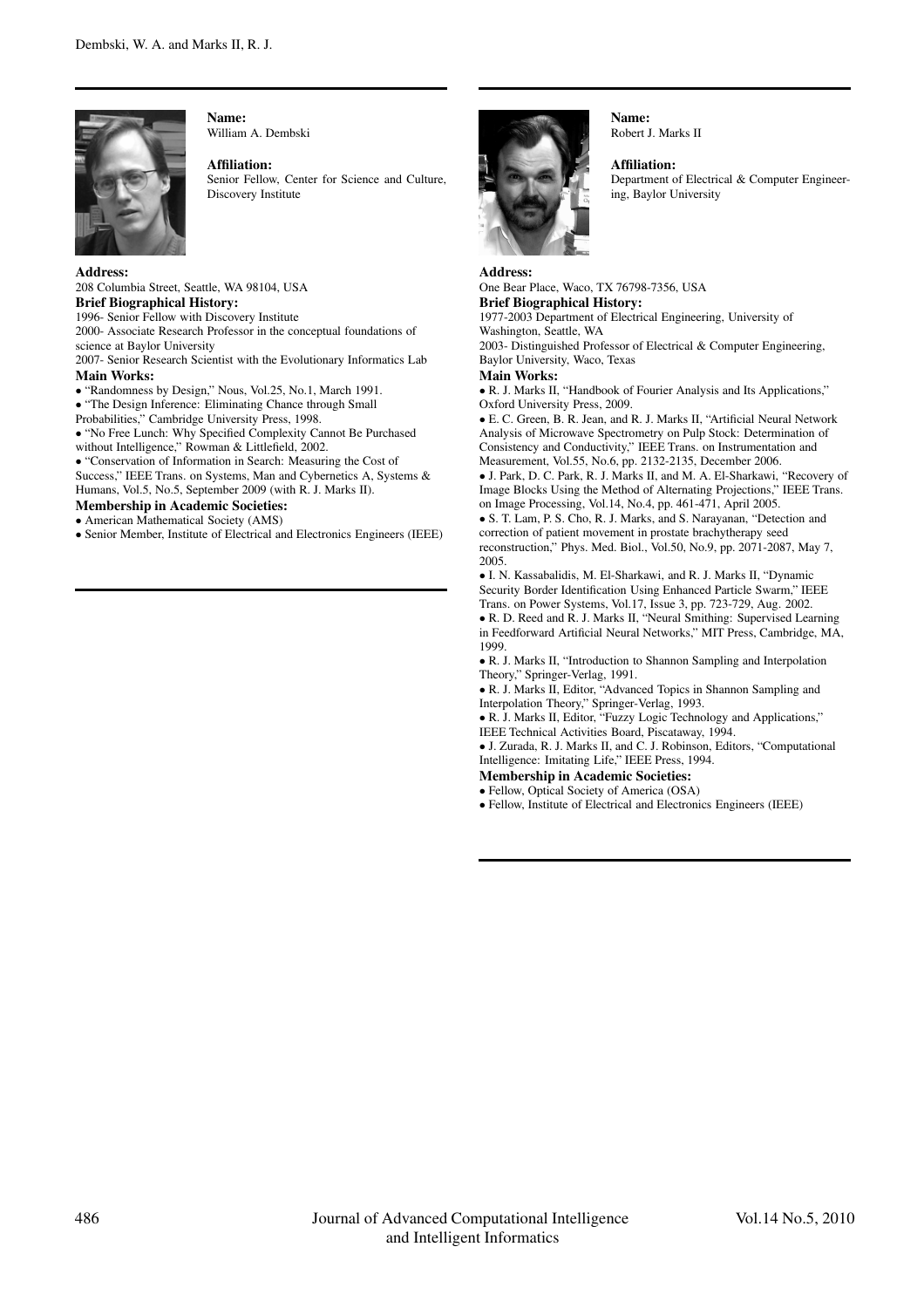# Erratum

The Horizontal No Free Lunch theorem takes  $\tilde{T}$ , the set of possible targets to be a partition of the search space  $\Omega$ . However, in the case of multiple queries, they are treated as a single query to a larger search space  $\Omega_Q$ . Any distribution of targets on the original search space will produce overlapping targets on  $\Omega_Q$ . This prevents considering the set of possible targets as a partition of the search space  $\Omega_Q$ . As such the horizontal no free lunch theorem does not properly handle multiple queries.

Theorem 1. *Given a uniform distribution over targets of cardinality k, and baseline uniform distribution, the average active information will be non-positive*

*Proof.* The average active information formula in its general form is

$$
E[I_{+}] = E\left[-\log\frac{\phi(T)}{\psi(T)}\right] = E\left[\log\frac{\psi(T)}{\phi(T)}\right]
$$
\n(1)

where *T* the random variable taking the domain of the powerset of  $\Omega$ ,  $\phi(T)$  is the fixed probability of the baseline uniform search algorithm succeeding given a specific target and  $\psi(T)$  is the fixed probability of the search algorithm being considered succeeding given a specific target.

By Jensen's inequality

$$
E\left[\log \frac{\psi(T)}{\phi(T)}\right] \le \log E\left[\frac{\psi(T)}{\phi(T)}\right]
$$
\n(2)

Any given target can be represented by a function producing 1 for every point  $\omega$  in the target, and 0 otherwise. All functions with the same number of targets will be closed under permutation. The algorithms succeed if they pick a point in the target, which is equivalent running single query and getting a 1. The No Free Lunch theorem holds for any distribution which is closed under permutation, and thus all algorithms will have on average, the same probability of success.

$$
E[\psi(T)] = E[\phi(T)] = \frac{k}{|\Omega|} \tag{3}
$$

We note that  $\phi(T)$  is a constant, performing the same regardless of the identity of the target. It is a baseline uniform search, and thus will select every target with the same probability. Therefore,

$$
E\left[\frac{\psi(T)}{\phi(T)}\right] = \frac{E[\psi(T)]}{\phi(T)} = \frac{\phi(T)}{\phi(T)} = 1\tag{4}
$$

This effectively restates the No Free Lunch theorem, the expected performance of two search algorithms does not differ. Using equation 2:

$$
E[I_{+}] = E\left[\log \frac{\psi(T)}{\phi(T)}\right] \le \log E\left[\frac{\psi(T)}{\phi(T)}\right] = \log \frac{E[\psi(T)]}{\phi(T)} = \log 1 = 0
$$
\n(5)

Therefore the expected active information is always non-positive.

Additionally, equality only occours if

$$
\frac{\psi(T)}{\phi(T)}\tag{6}
$$

 $\Box$ 

is the same for all values of T. This will only occour if both algorithms succeed and fail with the same probability for every target.

Corollary 1. *Given a distribution over all targets, such that targets of the same cardinality have the same probability: the average active information will be non-positive*

$$
E\left[\log \frac{\psi(T)}{\phi(T)}\right] \le 0\tag{7}
$$